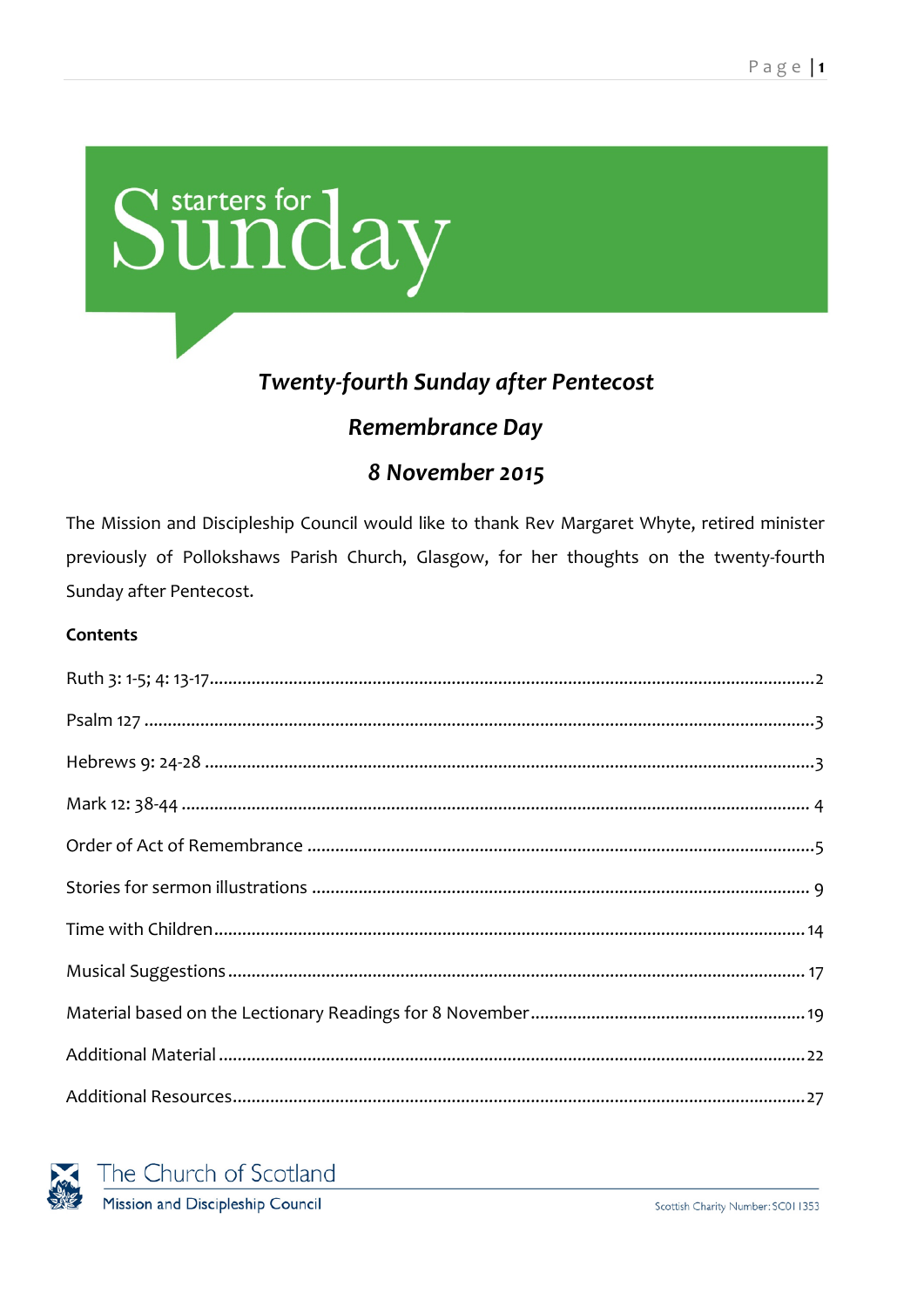# **Quick Guide...**

*Helping people prepare for reading the Bible in worship can make a real difference. Overcoming nerves, reading in ways suitable to the* 

*text, speaking clearly etc.*

*You may wish to email these three links to the people reading Scripture on Sunday to support them in their involvement in worship: [Managing your nerves;](http://www.resourcingmission.org.uk/resources/quick-guides/worship-practice?utm_source=Starters&utm_medium=pdf&utm_campaign=Starters) [Creative readings; Worship at the Lectern](https://www.resourcingmission.org.uk/resources/quick-guides/worship-practice?utm_source=Starters&utm_medium=pdf&utm_campaign=Starters)*

## **For remembrance**

Psalm 46 Micah 4: 1-4 John 15: 9-17

## **Lectionary Reading For year B**

Ruth 3: 1-5, 4:13 –17 Psalm 127 Hebrews 9:24- 28 Mark 12:28 – 34

## <span id="page-1-0"></span>**[Ruth 3: 1-5;](http://bible.oremus.org/?ql=302239903) 4: 13-17**

Desiring security and a chance for happiness for this most loyal and biddable but determined of daughters' in law, Naomi cleverly plans a way for Ruth to marry her kinsman, Boaz, not forgetting that they are pretty desperate having no means of support, of making a living or of a man to support them. Desperate they had to be, to hatch such a plan, for Ruth to seduce Boaz in his own bed, once he had retired for the night. Boaz deals very honourably and nicely with Ruth. And perhaps sees more in her than just ruthlessness! He saves her reputation and hatches his own plan, so that they can live happily ever after as man and wife. The Levite law required that her nearest relative should marry a widow to take care of her. Boaz wasn't so close but makes the arrangements with the next of kin.

The whole point of the story of course is that the child born to Ruth and Boaz is the grandfather of David.

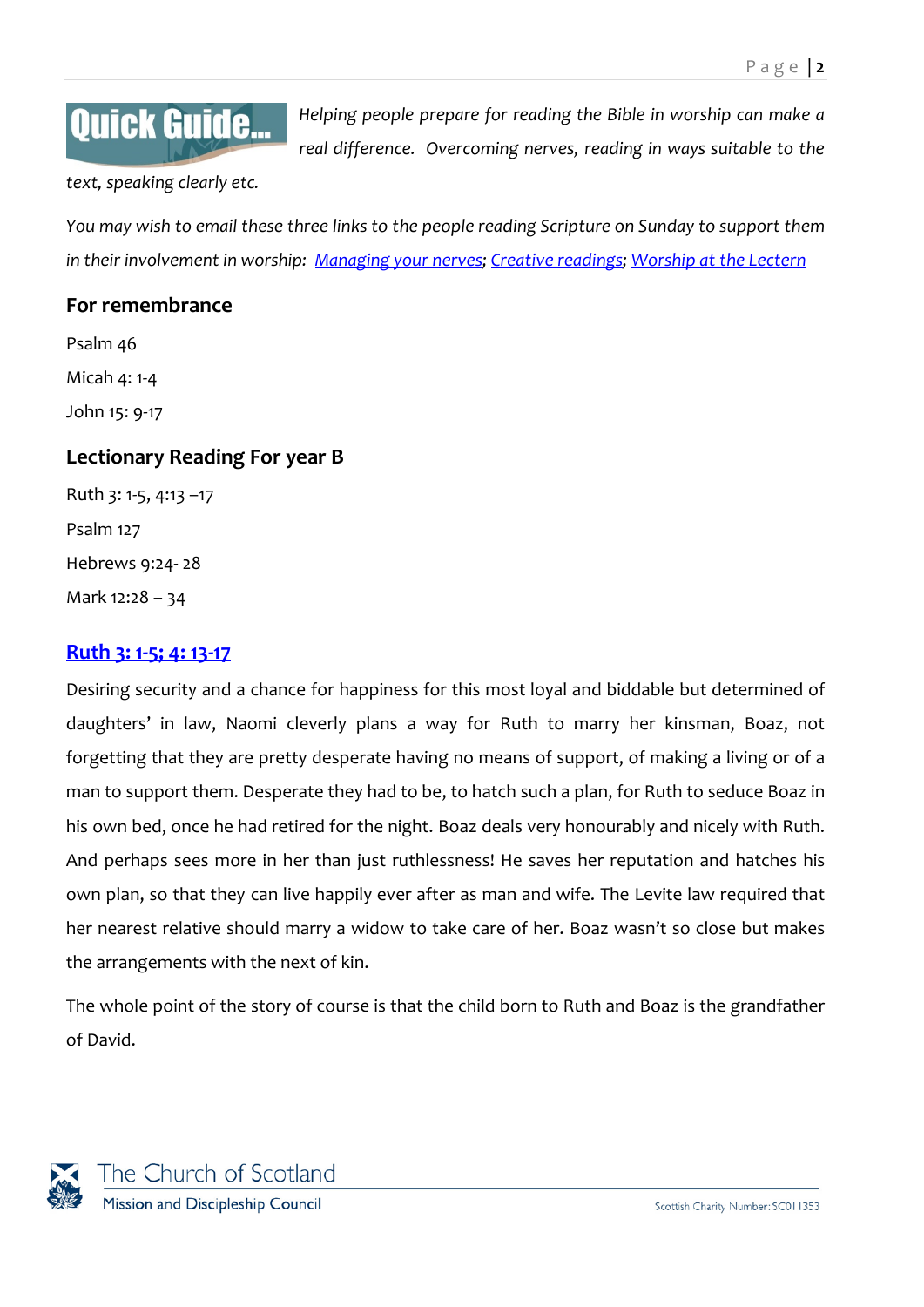I didn't think anything of it myself but commentators make much of the fact that the neighbouring women thought the child belonged to Naomi! Perhaps a subtle way of making the Moabite ancestry of David more acceptable to an Israelite audience.

## <span id="page-2-0"></span>**[Psalm](http://bible.oremus.org/?ql=302239965) 127**

This was perhaps a Song of Ascent sung by pilgrims approaching the temple for one of the great festivals or sung by the Levites themselves as they climbed the fifteen steps leading from the court of the women, to the court of Israel which was for men only.

## <span id="page-2-1"></span>**[Hebrews](http://bible.oremus.org/?ql=302239997) 9: 24-28**

(Adapted from the Internet) This may have been written for a Jewish Community to convince them of the supremacy of Christ or struggling Christian converts from Judaism in the early days of Christianity.

The liturgy of the Day of Atonement is the central focus here. This was the annual occasion when the chief priest would enter the holy of holies; the most sacred shrine of Israel which was believed held the invisible presence of Yahweh. There he would perform three distinct sacrificial acts to atone for sin.

- 1. He used smoking coals to perfume the sanctuary so that the high priest himself might be safe from the divine mystery.
- 2. After prayer in the nave of the temple, the high priest returned to the holy of holies to sprinkle the blood of a slain bull as atonement for all the priests.
- 3. After slaughtering a scapegoat chosen from one of two, the high priest entered the inner shrine a third time to offer its blood on behalf of the people.

The second scapegoat was then driven out of the temple and city into the wilderness with a red ribbon tied around its neck. When it was pushed over a cliff to its death, a similar red ribbon on the door of the sanctuary turned white as a sign that the sins of the people were forgiven.

I suppose this shows that someone who was very familiar with this ritual wrote this letter.

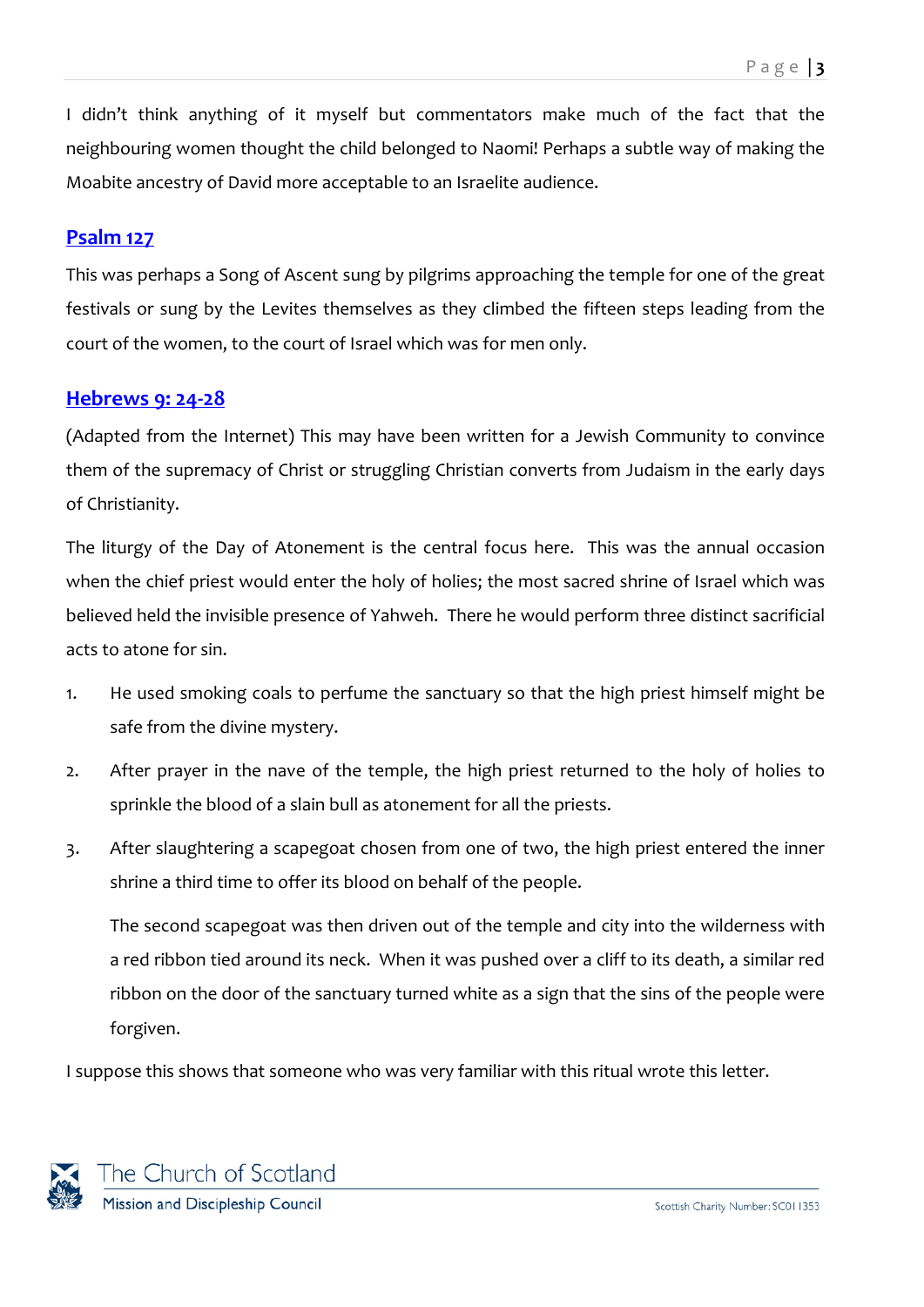Yet the point is clear - Christ is the only true mediator between God and his people. Instead of repeating this sacrifice annually Christ has died once and for all for us on the cross, to atone for our sins, which has eternal significance. Thus Christianity is very different from the Hebrew Tradition.

As the Messiah, he is high priest and scapegoat, the means of reconciliation between God and humankind. Christ will come again to bring his people into the presence of God. It is by faith in his all-sufficient sacrifice that we are redeemed.

This may not seem terribly relevant to explain the deep mystery of the death of Christ to us 2,000 years later, except to celebrate that he gave himself in love for us and his death touches us as his birth at the deepest point of our humanity.

# <span id="page-3-0"></span>**Mark 12: [38-44](http://bible.oremus.org/?ql=302240087)**

Jesus courting controversy, attacks these experts in religious law, the scribes for their hypocrisy in their very sanctum, the temple precincts. They come in for a lot of stick from Jesus for obvious reasons. Their job was to interpret the law which gave them a lot of power and control and made some of them very rich and powerful – powerful enemies too, for Jesus.

They made life very difficult for the poor, while aggrandizing themselves in costly clothes, taking the best seats, in ostentatious displays of piety and lording it over those in their care.

Jesus emphasizes what he said about hypocrisy by drawing attention to the sacrificial offering of a poor widow in contrast to the giving of the rich who could well afford their large donations.

Everyone who visited the temple had to pay temple tithes and taxes. But Mark seems to suggest that a donation was also expected to the temple treasury – possibly a sort of poor box. We are told by Jesus that the poor widow gave all she had. How he knew this except by her poor clothing we aren't told, except we believe Jesus to have been incredibly insightful and instinctive about the human condition. It has made a great story anyway and has set the benchmark for charitable giving, for the point is very clear – if it doesn't hurt, if it isn't a sacrifice it's not really giving at all.

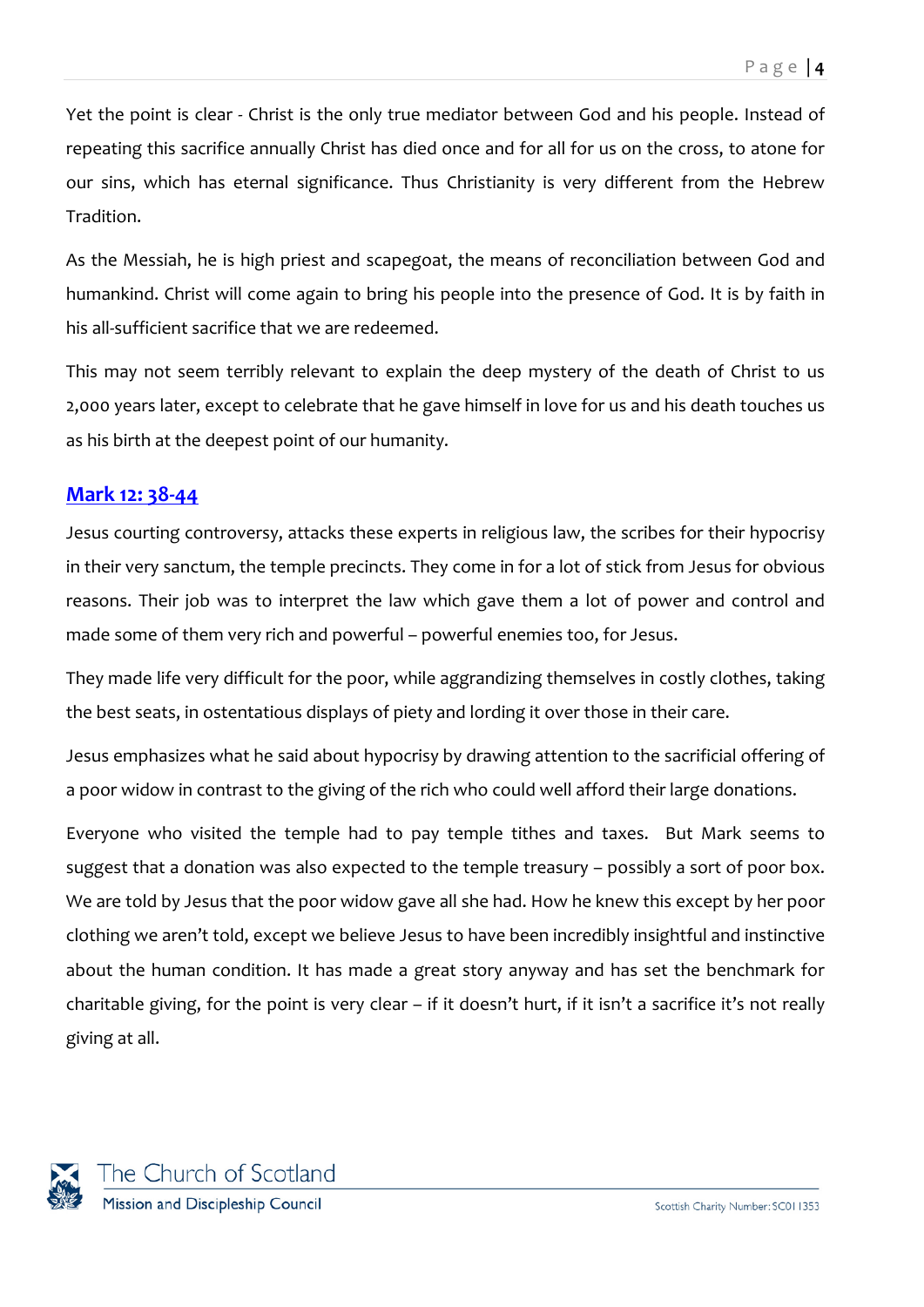When an Aunt of mine died a few years ago, her executor and her inheritors were surprised how little she had left – they had forgotten how very generous she was when she was alive. She had given them all she had.

But as one of the sermon suggestions says – it is not really about money – it is about giving our all to God, who has given so much to us.

The sacrificial nature of giving – of money, of talents of one's life, is a very good illustration for this Remembrance Sunday when Our Lord and Saviour and so many gave so much, gave of their all for us.

# <span id="page-4-0"></span>**Order of Act of Remembrance**

## **Scripture Sentences**

The grace of the Lord Jesus Christ be with you.

Our help is in the name of the Lord maker of heaven and earth. *Psalm 124: 8*

## **The Bidding**

*(from Service to mark the 50th Anniversary of the Second World War)*

We come to worship God, to give thanks for those who died in wartime, and to give thanks that we live in peace and security.

But our commemoration is wider than this, for it is right for us to remember the part played by all the people of all nations who lived through all the periods of war; for they shared the conviction that oppression and tyranny must not prevail. So during this act of worship, we shall acknowledge with gratitude the courage of men, women, and children who, despite the hardships and horrors of war, kept hope alive.

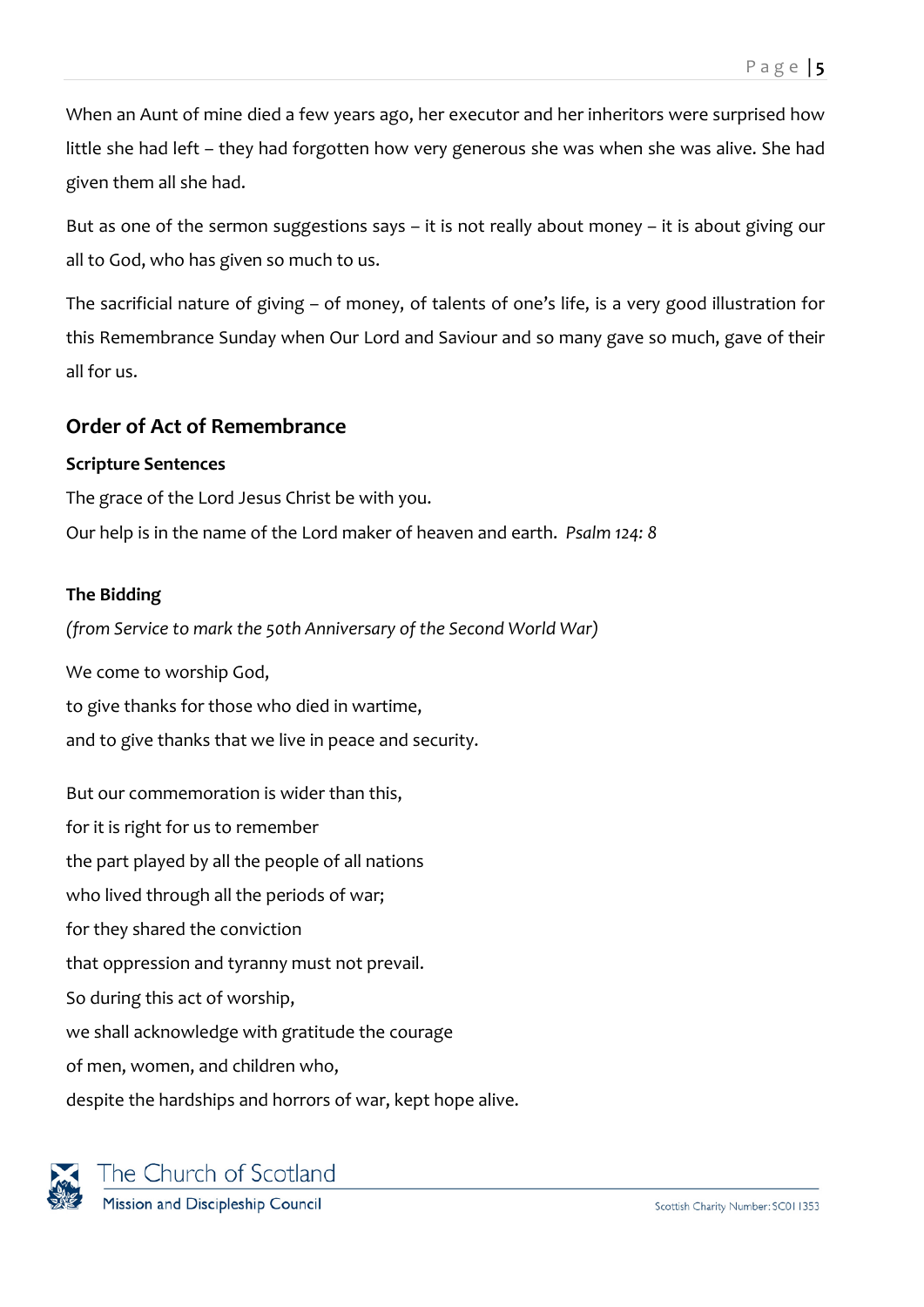## **Hymn** *(depending on when the service begins)*

## Let us pray.

Almighty God you have created us in your image and have called us to live in peace and mutual love. Forgive our sins and our failure to live according to your will; and give us grace to serve you, and our brothers and sisters for your sake. For all who came before us, for all those who gave from their hearts, who gave from their lives, that there might be a better world, a safer world, we pray for peace in their name.

That all their dreams that all their struggles, would not end in great sadness and bitterness – but in peace - we pray for peace in their name.

And for the children, that the children may live, that they will have children of their own and that it will go on – that they would have a world worth being born into, a future worth dreaming about - we pray for peace, in their name.

And through him who died to reconcile the world to you, Jesus Christ our Lord.

Lord's prayer. (Though you may prefer to use this at another point in the service)

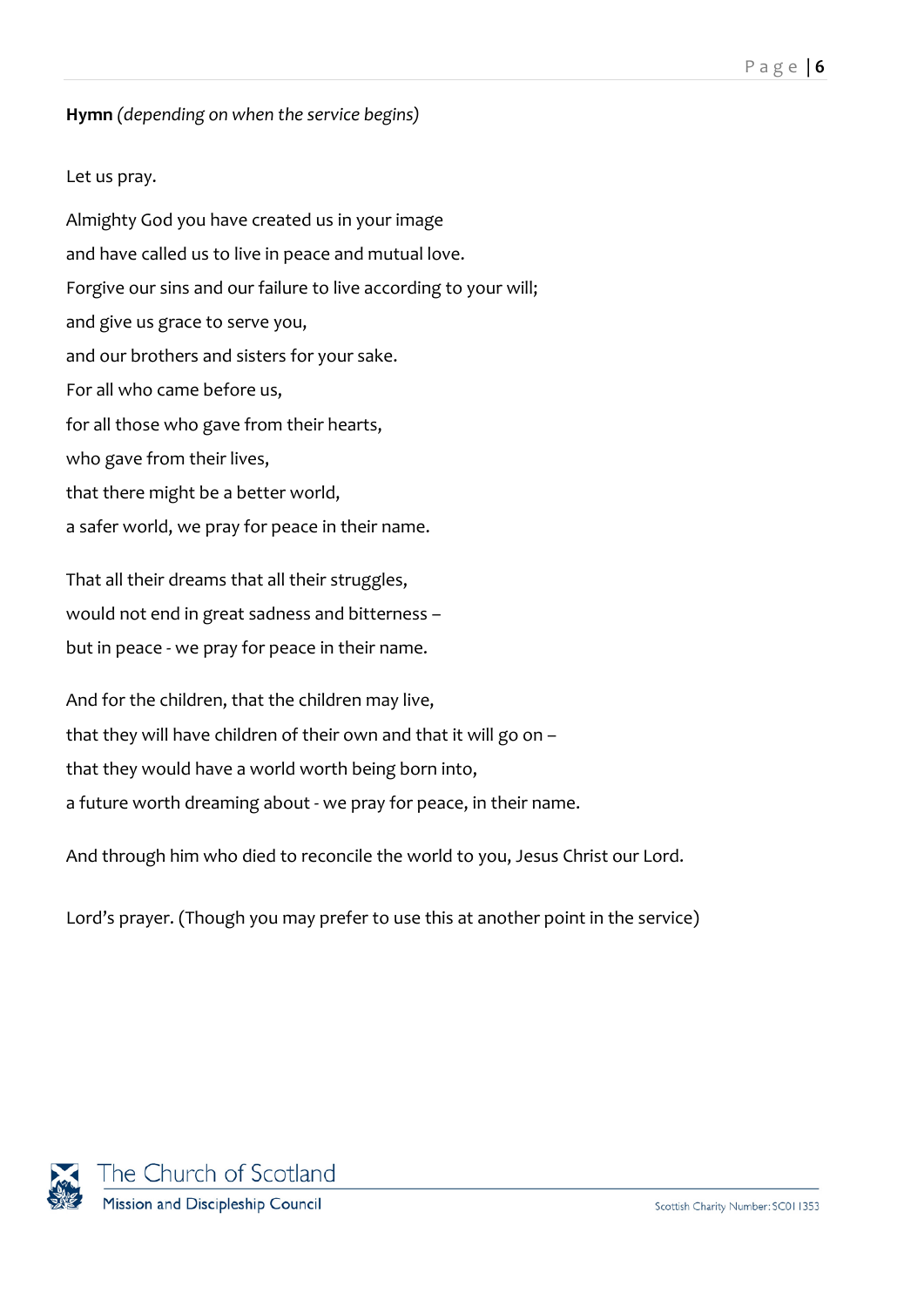## **Act of Remembrance**

Let us remember before God all who have died as a result of war.

## **The Kohima Epitaph**

When you go home, tell them of us and say, for your tomorrow we gave our today.

## **For the Fallen**

They shall grow not old as we that are left grow old;

Age shall not weary them nor the years condemn. At the going down of the sun, and in the morning, we will remember them, we will remember them.

## **Last Post and silence**

(Silence is kept for two minutes)

Let us pray O God our help in ages past, Our hope for years to come, Our shelter from the stormy blast and our eternal home You God are our God, You are with us in all the times of life to offer hope and light and comfort.

We come to you now with thanks: thanks for our freedom, thanks for our peace; thanks for our prosperity and security. On this Remembrance Sunday, we thank you especially for the women and men who gave of themselves in times of war to help to ensure the blessings that we enjoy. The names, the faces, the stories come to us once again and we honour them,

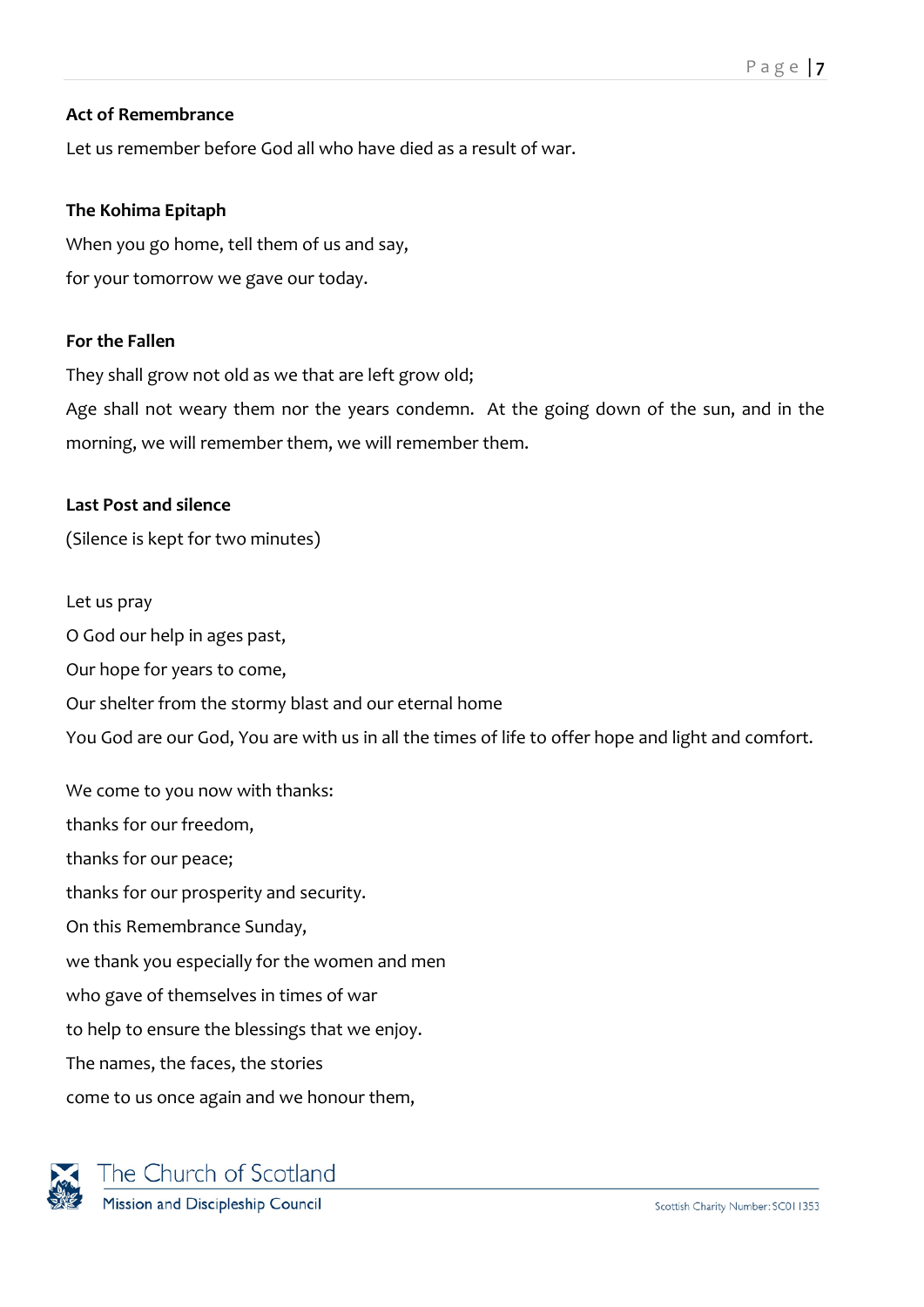their courage their sacrifice,

their willingness to put themselves in harm's way for a better world.

May we never forget, May we never, again march off to war. A feeble prayer perhaps but let each of us work to ensure it. Keep us faithful Lord God and give us the encouragement that we need. May we encourage one another in the faith and ministry of Jesus Christ. O God our help in ages past,

Our hope for years to come, Be thou our guard while troubles last And our eternal home Amen

## **At the War Memorial**

*(or for use during worship as an act of commitment for the congregation instead of prayers following the silence)*

We are all children of the same heavenly father, whatever our age, whatever our nation or race.

Some of us lived through the years of war; others are of a younger generation;

But we all have a responsibility under god to care for one another.

I invite you all, to make your own commitment to the people of the wartime generation and to peace.

To honour all who bore the pains and adversities of war,

To offer them your help and support, and protect their dignity and welfare, to remember the causes for which they endured adversity and for which many fought and died, by promoting peace, justice and harmony among all people,

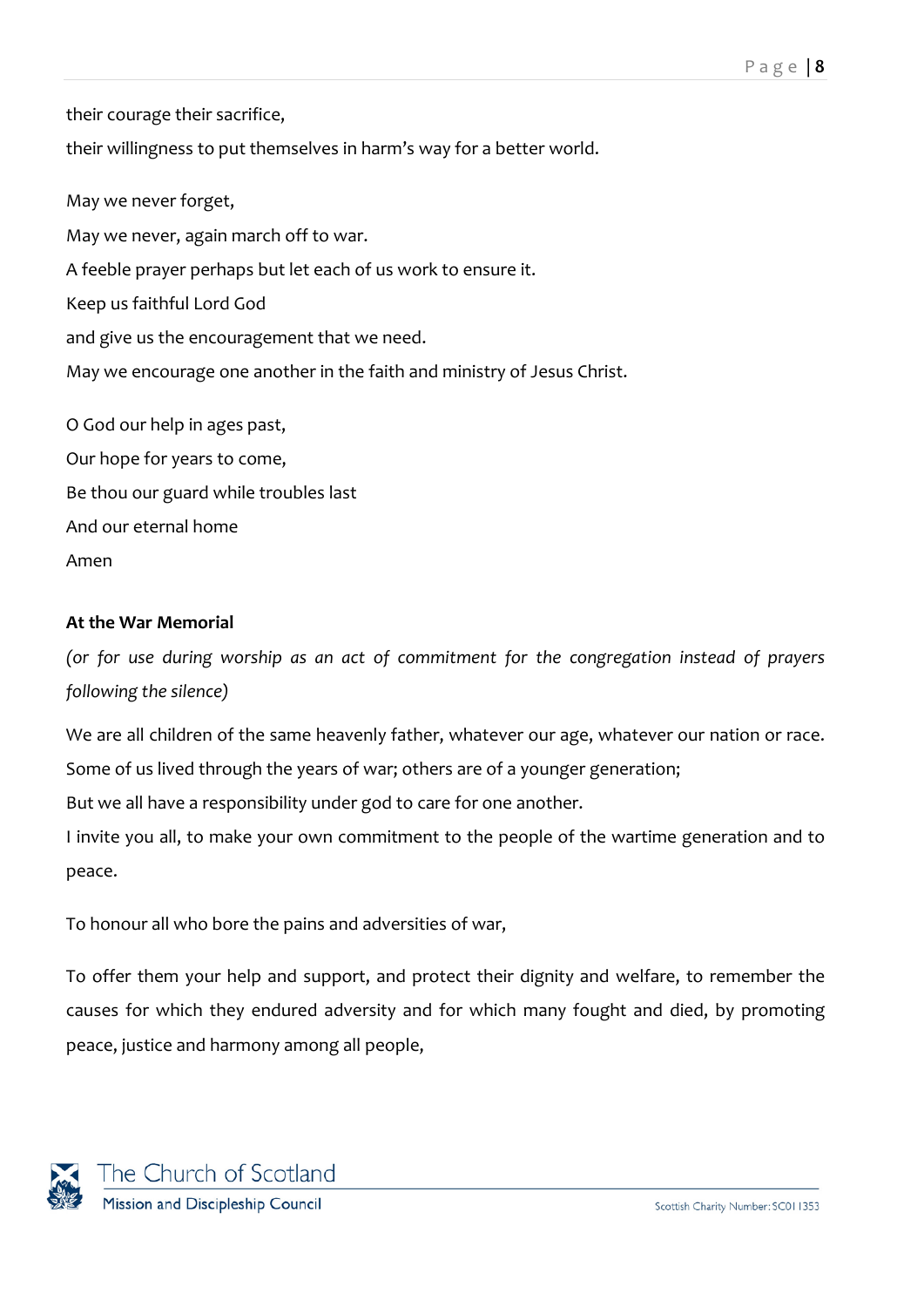To always acknowledge how precious are the gifts which god has entrusted to us, And to exercise the freedoms and opportunities you have with gratitude and humility.

May Almighty God who has given us the will to undertake these things, give us also the strength to perform them; for his name's sake.

Let us pray Gracious god, Father of all mercies we offer our thanks for all your gifts to us and for the renewing liberty of your grace. We rejoice in our inheritance of holy things and in the freedom and peace in which we live. Especially on this day we give thanks for the remembrance we are privileged to make, of those companions whose lives were given in time of war. And whose names are written here. We will remember them. Amen

Go in peace and god will always go with you.

# <span id="page-8-0"></span>**Stories for sermon illustrations**

*(or when the church is full of the Youth Organisations)*

## **1. Story (from an old book I have subsequently thrown out)**

The 20th century began with a remarkable incident which might have been viewed as a happy omen, as one of the most impressive triumphs of peace marked its opening years. During the year 1900, war became imminent between Chile and Argentina. These two neighbouring republics began to make huge preparations for bloody conflict. Heavy war taxes were imposed, munitions of war were feverishly manufactured.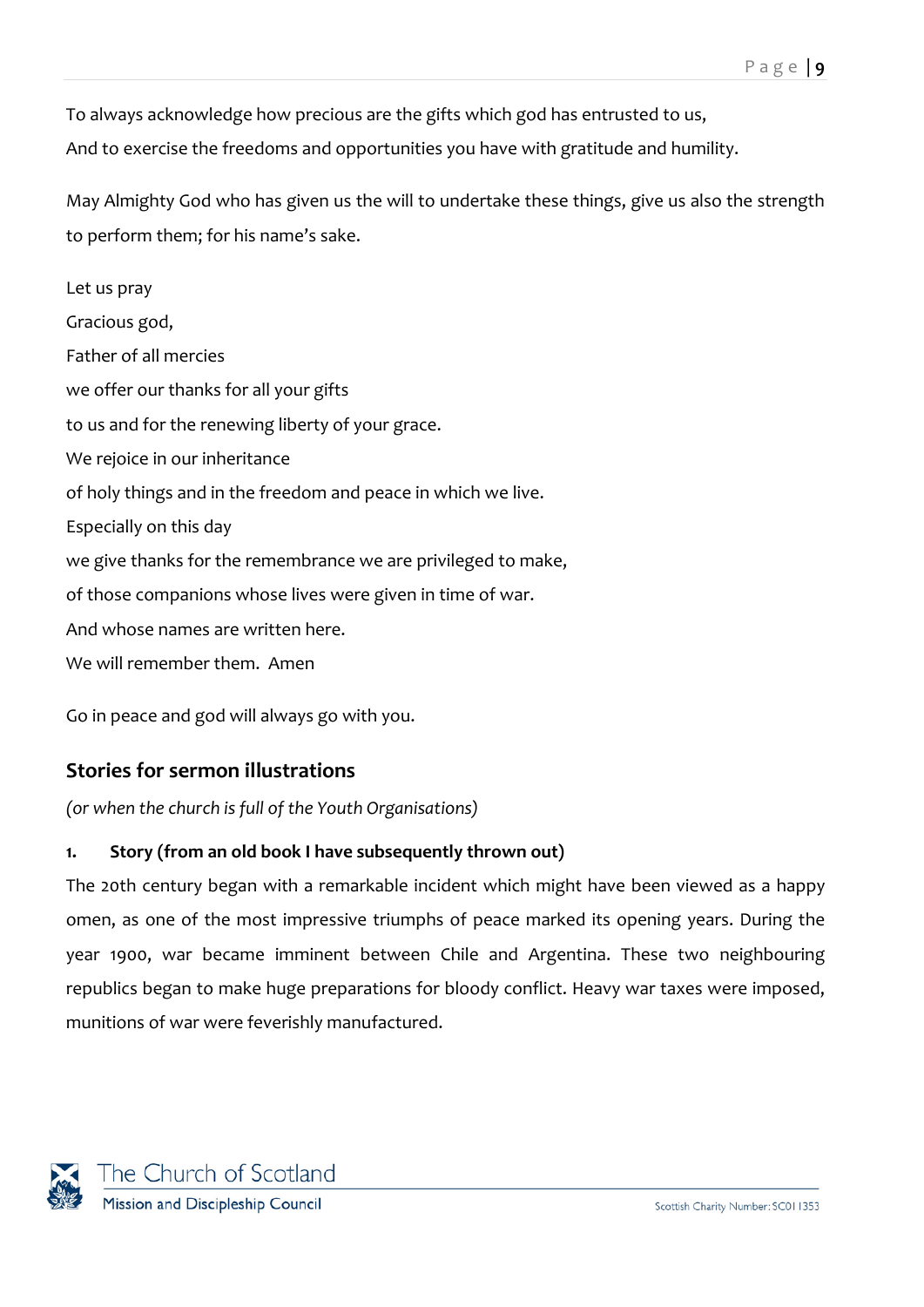But at Eastertide of that year a certain Argentinian bishop named Benavente, made a great appeal at Buenos Aires that war should be avoided and that the Spirit of him who died for all should be allowed to mediate between the two nations.

His words made so deep an impression that he was led to start on a pilgrimage of peace up and down the land. It was not long before news of his efforts crossed the border, and a Chilean Bishop took up the challenge, and started a similar crusade for peace amongst his own country men and women. The movement rapidly spread in both republics, and the mass of the people became convinced of the wickedness and futility of war.

Great petitions were sent in to the Governments, and so strong and evident was the desire for peace that action was practically forced upon them. After some discussion, the Governments both agreed to invite King Edward V11 of Britain to arbitrate between them. The result was an agreement upon the matter under dispute and a treaty pleasing to both peoples. In 1902 this was followed up by a further treaty undertaking to settle all disputes for the next ten years in the same way. In 1912 that treaty was renewed.

The immediate effect, however of the arbitration was an immense outburst of popular enthusiasm for peace, due in part to the great relief felt at the removal of the burden of war taxes. So great was the popular demand for some expression of gratitude that to commemorate so great a triumph of the peace-spirit, a great bronze statue of Christ was cast from the metal of scrapped guns. It was carried at the cost of immense labour, to the highest pass over the Andes, the mountain-range separating the two countries, and there the statue of Christ was set up on the boundary line.

The ceremony of dedication on March 13th 1904, will never be forgotten. Amid scenes of great rejoicing, the Chilean and Argentinian military bands and escorts passed over on to each other's soil, and the statue was reverently unveiled. It is a life-size figure of Christ with His feet resting upon the globe of the earth, a prophecy of world-wide triumph. Inscribed on the base of the statue are these memorable words:

*Sooner shall these mountains crumble into dust than Argentines and Chileans break the peace to which they have pledged themselves at the feet of Christ the Redeemer.*

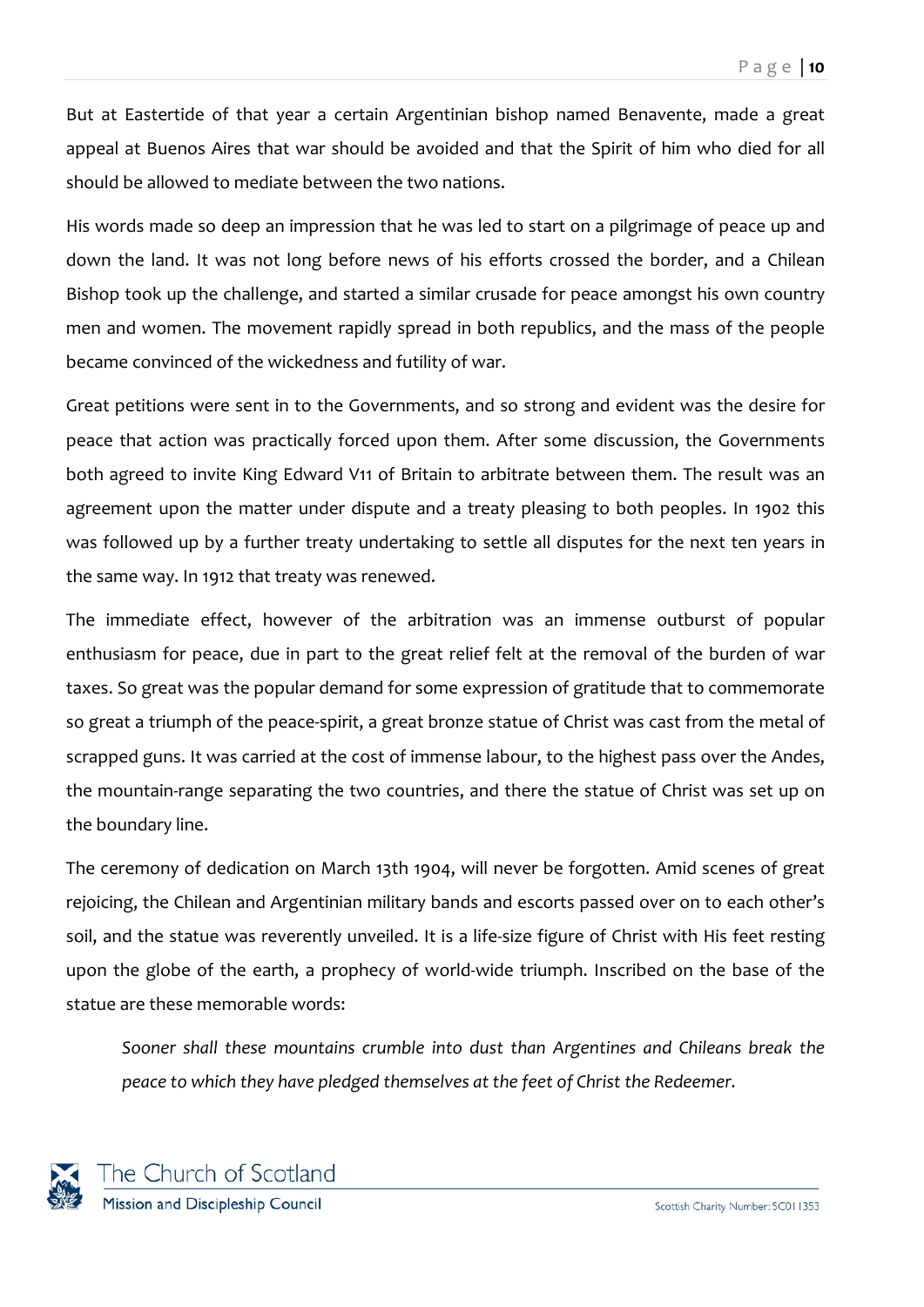If the nations of the world could but remember, in the hour of threatening dispute, this Divine Figure standing above the world, appealing to all women and men to submit to the mediation of the Prince of Peace. Blessed are the Peace Makers said Jesus.

**2.** A Home Guard Captain, a burly farmer, during the Second World War, was haranguing his company on what to do with a German if you met him. "Well," – making the motions of digging a bayonet into him – he said, "you don't give him a cup of tea you know."

Of course the men all laughed. But that very night a German pilot bailed out of his shattered plane right on to this Captain's land. The Home Guard Captain and one of his men were watching and sprinted for him. As his parachute came down, he immediately sank to the ground wounded and bleeding, too weak to undo his parachute.

The Home Guard Captain rushed up to him, tugging out his knife. The German saw this, his eyes bulged out with fright: he thought his last moment had come. But the Captain seeing this cried out, "It's all right, Don't worry I'm only going to cut these straps away." Then he called his friend to help carry the wounded man to his farmhouse. "Go gently," he said, "he's wounded you know."

And between them they brought him to the farm. Then the Captain hopped around after his wife. "Put the kettle on missis," he said. "Here's a wounded lad could do with a cup of tea." Within 5 minutes he was holding a cup of tea to the lips of his one-time enemy.

When at last the military came for the prisoner and were taking him away from the farm on a stretcher. "Go easy boys." The Captain cried. "He's wounded remember."

I'm sure he never heard the last of the "cup of tea" for his enemy, but what a great story. And for every story of British humanity, there could be related similar stories of humanity among the German folks, especially relating to hiding prisoners of war and Jewish people.

Blessed are the peace-makers especially in the midst of war.

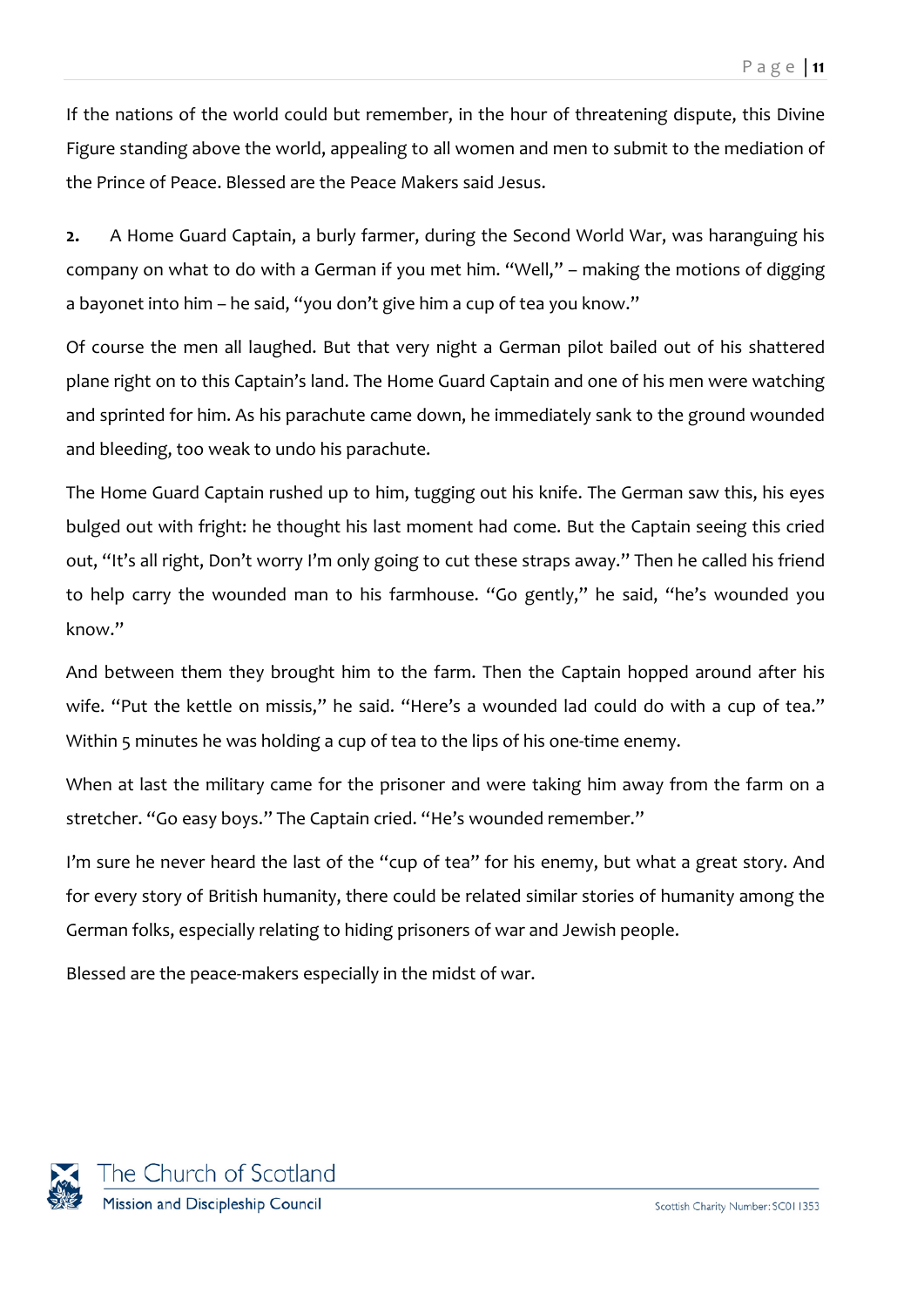**3.** I'm thinking today of ordinary people, not only heroes who gave their lives for us. And this is the story of Dougie. His story has a sad ending, but Dougie won't mind me telling you about him, because he would want people to remember him and his friends – a very ordinary guy.

Dougie was in the Army, he served several tours of duty with the British Army in Northern Ireland, several years ago, long before the peace that the Irish people enjoy today.

Dougie was short. He stood about 5ft 4 inches tall in his stocking soles. He was also as round as he was tall. He was a rolly polly sort of chap, and though he was a soldier, he was terribly unfit, he couldn't run the length of himself without getting breathless and having to lie down for a rest. And he also smoked, which made his breathlessness even worse. And he loved a big plate of greasy pie and chips. He was always the nub of jokes about the condition, or ill condition of his body.

But one day, when he was puffing and panting, just stepping onto the Bathroom scales and needle nearly went off the scale, he decided enough was enough, he was going to go on a diet, more than that, he was going to lose weight and get fit. He started with Mr Motivator in the morning on TV, following his exercise plan, and then as he began to lose weight Doug decided that he needed something more challenging, something to really aim for, to help motivate him to lose more weight and to get really fit, so he decided that he would train and aim to run in the Belfast Marathon.

And so he began a long hard programme of training, of running a little farther every week, 2 miles, then 5 miles, then 10 miles, then 15 miles and so on until he was sure he would be able to compete the 26 miles or so that is the length of the Marathon course. Helping him were many friends, for he had joined in the running club at the Lisburn Barracks and all the soldiers helped one another when the big day came.

And they all managed to complete their marathon and win their medal at the end. Dougie the new skinny Dougie had proved to himself that he could do it, that he could get fit and lose the weight he needed to lose for his health's sake, I forgot to mention that he had also given up cigarettes and Pie and chips.

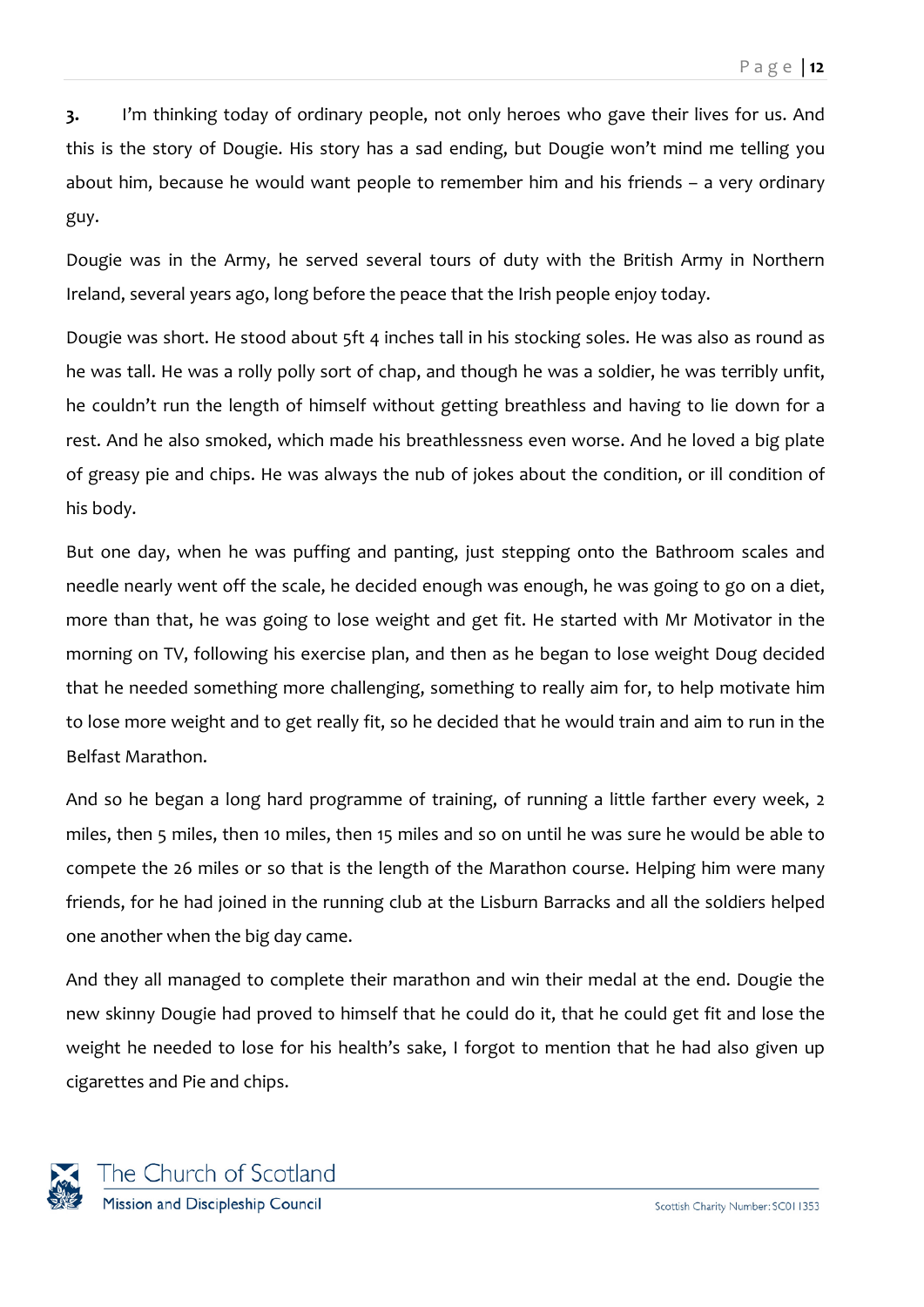But that is not the end of the story. Once you start marathon running it gets into your blood, you get hooked on it and you want to run in more and more marathons, and that happened to Dougie and he also wanted to raise money for charities, which many people who run marathons do. So soon he and his club of runners were travelling all over Ireland, running marathons and half marathons collecting their medals, staying slim and fit and also raising a lot of money to help other people.

One day Dougie with a minibus full of his friend, other soldiers, servicing in Northern Ireland were ravelling to run in a marathon, to help raise money for a hospice. As they got near the border between North and southern Ireland, a bomb was detonated in the road under their bus as they drove over it. Their bus was blown up; Dougie was killed, as were 7 others of the soldiers travelling with him.

Yes they were soldiers, but they were also unnecessary Victims, killed in a conflict; for that day they were not in the front line, they were not carrying weapons, they were not even on duty, they were carrying out a peaceful mission, helping others.

But Dougie was also a Christian, as well as a soldier and he knew the danger and risks that he ran in being a soldier and serving in the army, he knew that he might die for our country and he went willingly and was proud to do so. And a s a Christian he also believed in forgiveness and love and peace, and I believe that Dougie would forgive those who planted that Bomb and would forgive those who killed him and seven of his friends in the mini-bus who have killed and maimed and disfigured so many other in the years of the conflict in Northern Ireland.

Jesus said there is no greater love than this, that a person gives their life for another.

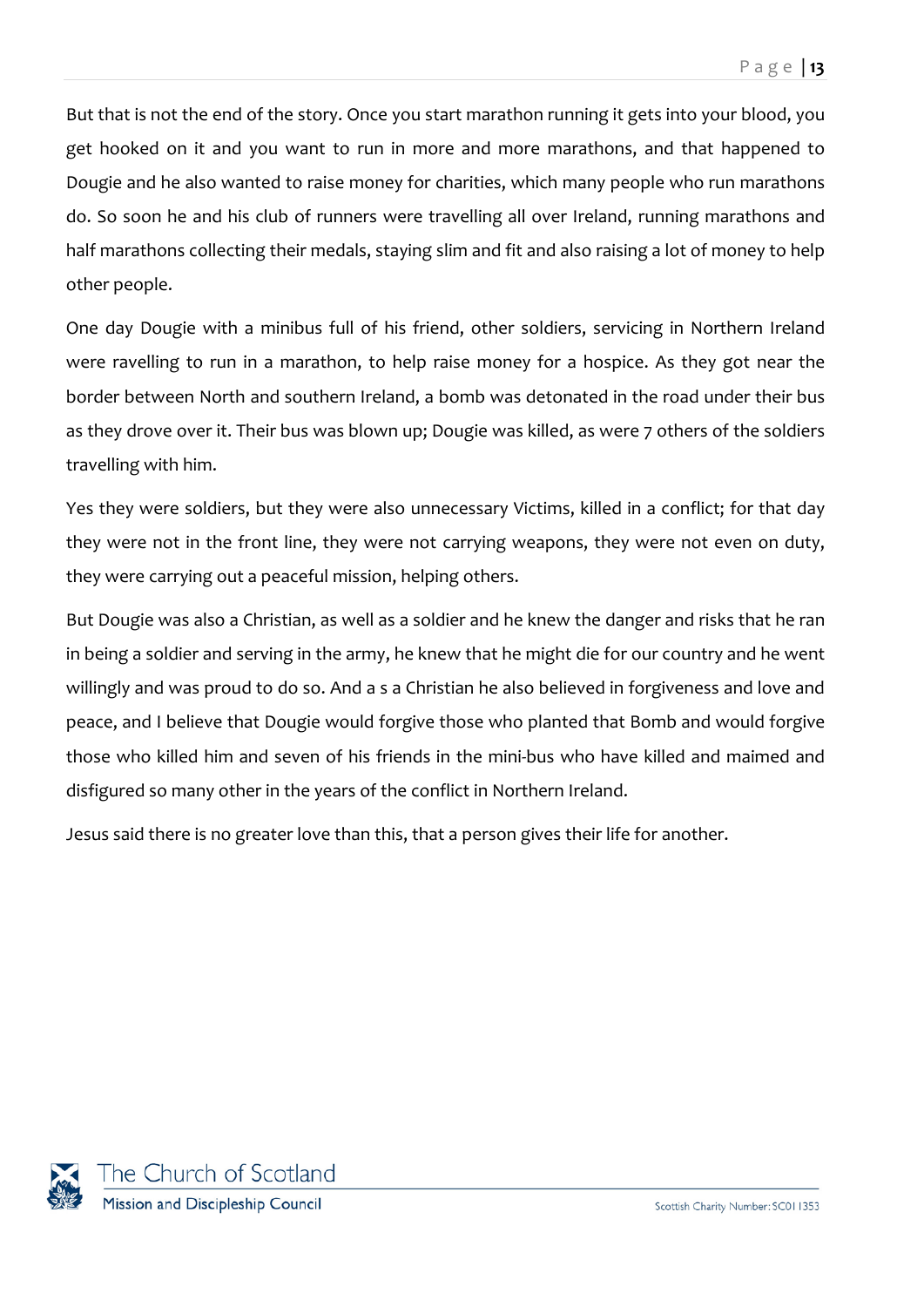## <span id="page-13-0"></span>**Time with Children**

Giant facsimile of the playing board for the game of Battleships. Play a game of this with the children calling out squares.

Did you enjoy the game? Why? Why not? What difference would it make if the ships were real battleships? Have you thought that real battle ships have real human beings on board? War is not a game; real people are killed and maimed in war. War is not a game.

Battleships and missiles cost millions of pounds – money that could be used to feed the millions of starving people in the world.

The O T prophets tell us that two things are needed for peace. Firstly we must establish justice in the world. And we must trust in God.

On this Remembrance Sunday let us remember that War is not a game. Let us trust in God and work hard ourselves for peace and justice.

## **Prayers for the world and ourselves**

God of goodness, truth and peace, we offer you our broken spirits and hearts for your healing, our searching for your guiding light, through Jesus Christ our Lord. God of light and love, you want all people to live in your peace. Give us the humility to seek your forgiveness and the will to practice it in all our dealings with one another. Help us to seek the good of the world, to work for the increase of peace and justice, and to show tolerance and open-mindedness towards those whose characters and customs and creed differ from our own.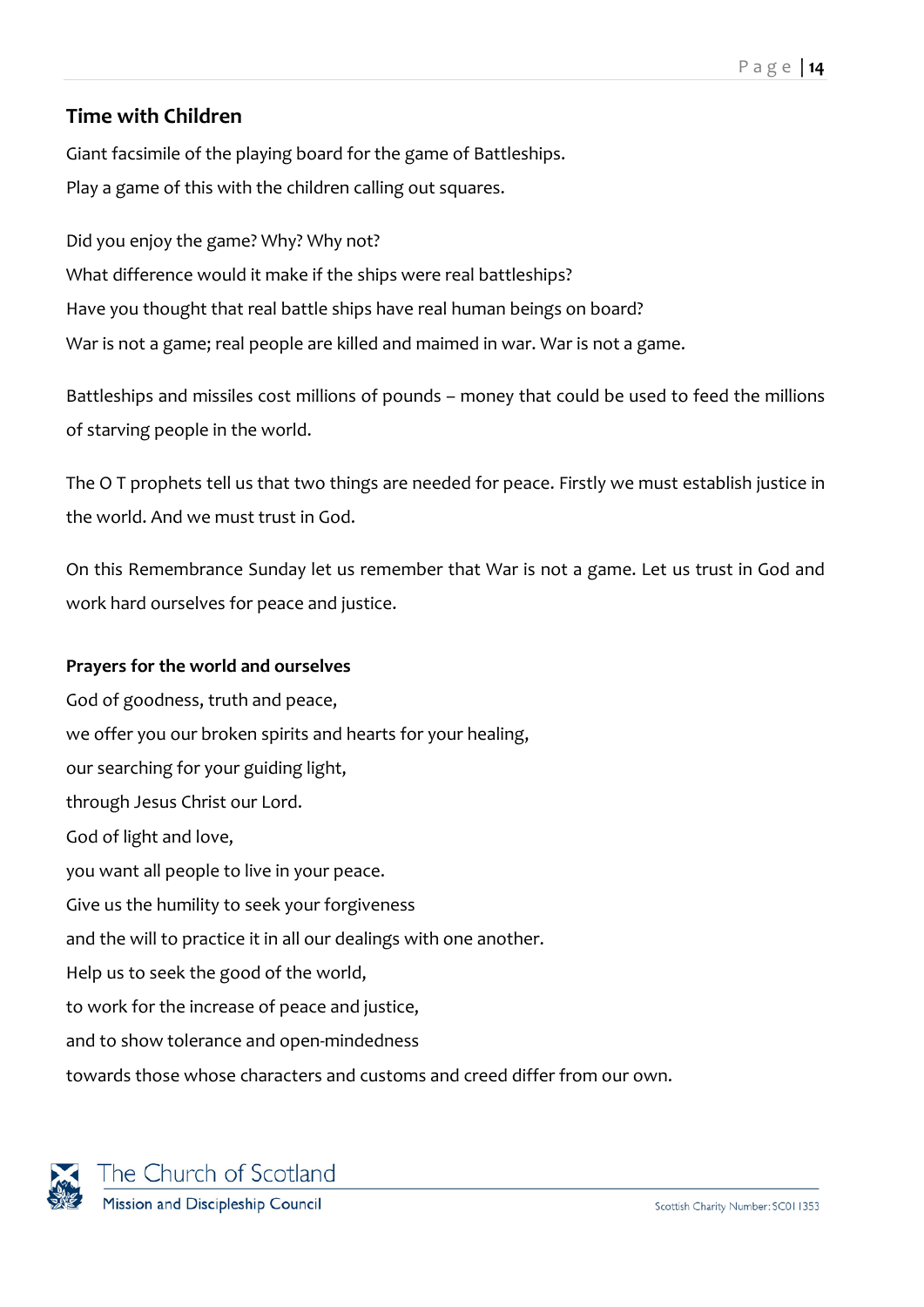Help us on this day of Annual Commemoration, So that we don't only remember with our minds, but the remembrance of those who went to war for the sake of our peace, will spur us on to practical service, and to make the world a better place for our children's children.

Hear our prayers for the well-being of all people, especially those who mourn and are sad, and for all in distress both known to us and unknown.

In a silent moment those who served in war may think of comrades who never came back, those of us who were too young, may thank God for those who fought for those yet to be born.

Hear our prayer Father for the peace of the world. For the wise settlements of conflicts, for though we live in peace, there are many areas of our world where children do not know the meaning of the word, peace.

And we particularly pray for the United Nations Peace Keeping Force and the armed forces of Europe Canada and America wherever they are serving trying to keep the peace and for stability and peace in the Middle East, especially we pray for the Children of Syria.

We pray for those who believe that they are at war for Islam and that wanton acts terrorism, killing innocent people is the way to achieve their ends.

Bless your Church throughout the world. By your Holy Spirit, draw the scattered flock of Christ into a visible unity And make your church a sign of hope to our divided world. Grant that we, who bear your son's name,



The Church of Scotland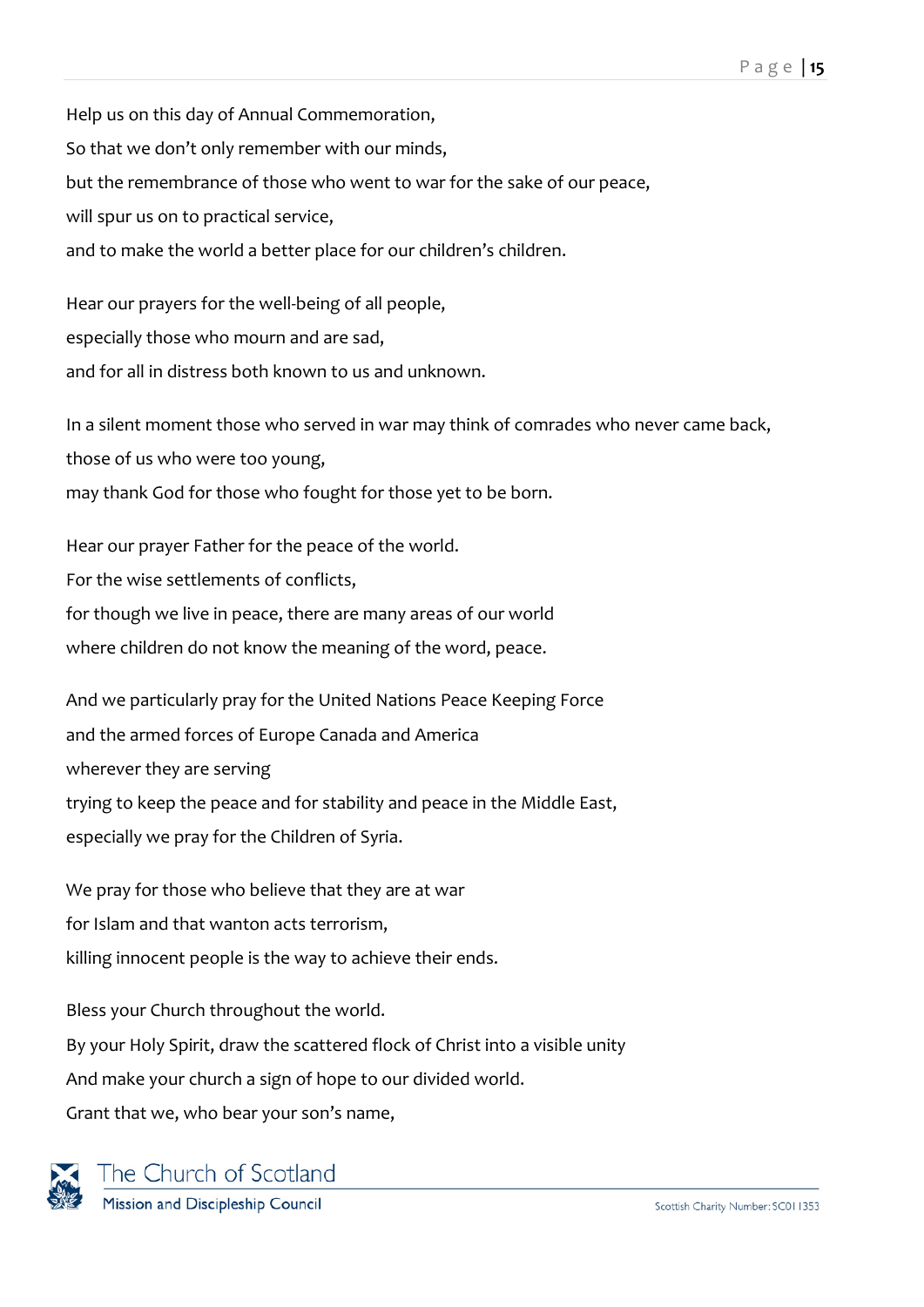may be instruments of your peace, bringing peace to our homes, our nation and our world.

Rejoicing in the communion of saints, we remember those whom you have gathered into the peace of your presence and give you thanks for those whom we have known and whose memory we treasure.

Those who look to the Lord will win new strength, they will soar as on eagles wings; they will run and not feel faint, they will march on and not grow weary.

## **Offering prayer**

You have trusted us with so much. You have blessed us with immeasurable gifts. Not only do we bring our offerings to the table, we also bring our whole lives, asking that you would sanctify us and our gifts for the work of you Holy Kingdom. The world seeks light amidst the shadows. Jesus calls us to shine in the darkness. May we in our lives be examples of God's love. Amen

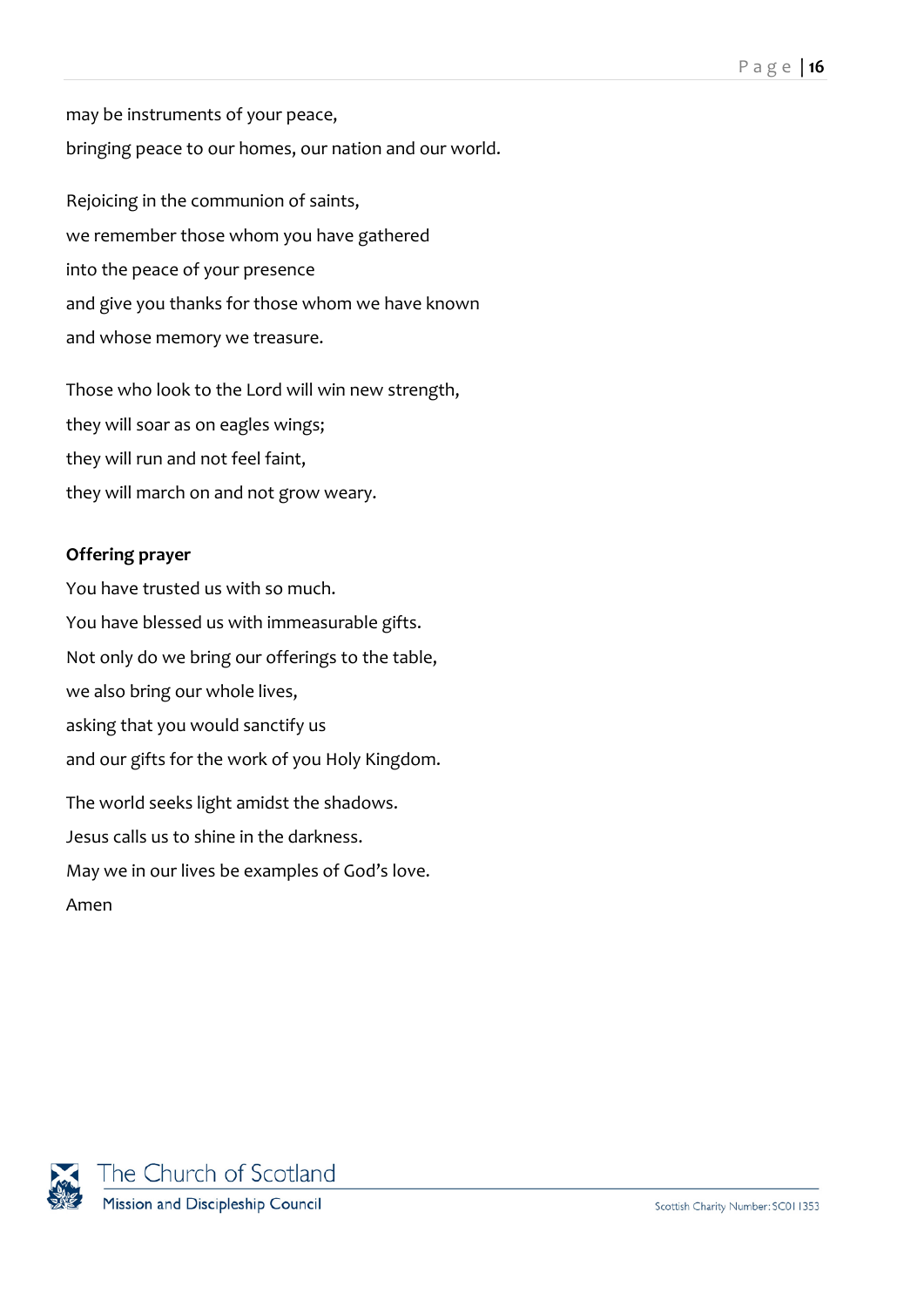## **The Blessing**

Go in peace – may God bless you with the spirit of love and truth, with the willingness to give yourself for the sake of justice and goodness, and with the hope of all the faithful – that you will enter into His holy rest when your days are done. This both now and forevermore Amen

# <span id="page-16-0"></span>**Musical Suggestions**

| CH4 715             | Behold the mountain of the Lord |
|---------------------|---------------------------------|
| CH <sub>4</sub> 43  | Oh God you are my God alone     |
| CH4 528             | Make me a channel of your peace |
| CH4 740             | For all the saints              |
| CH4 476             | Mine eyes have seen the glory   |
| CH4 161             | Oh God our help in ages past    |
| CH4 166             | Lord of all hopefulness         |
| CH4 485             | Dear lord and father            |
| CH <sub>4</sub> 691 | Be still my soul                |
| CH4 517             | Fight the good fight            |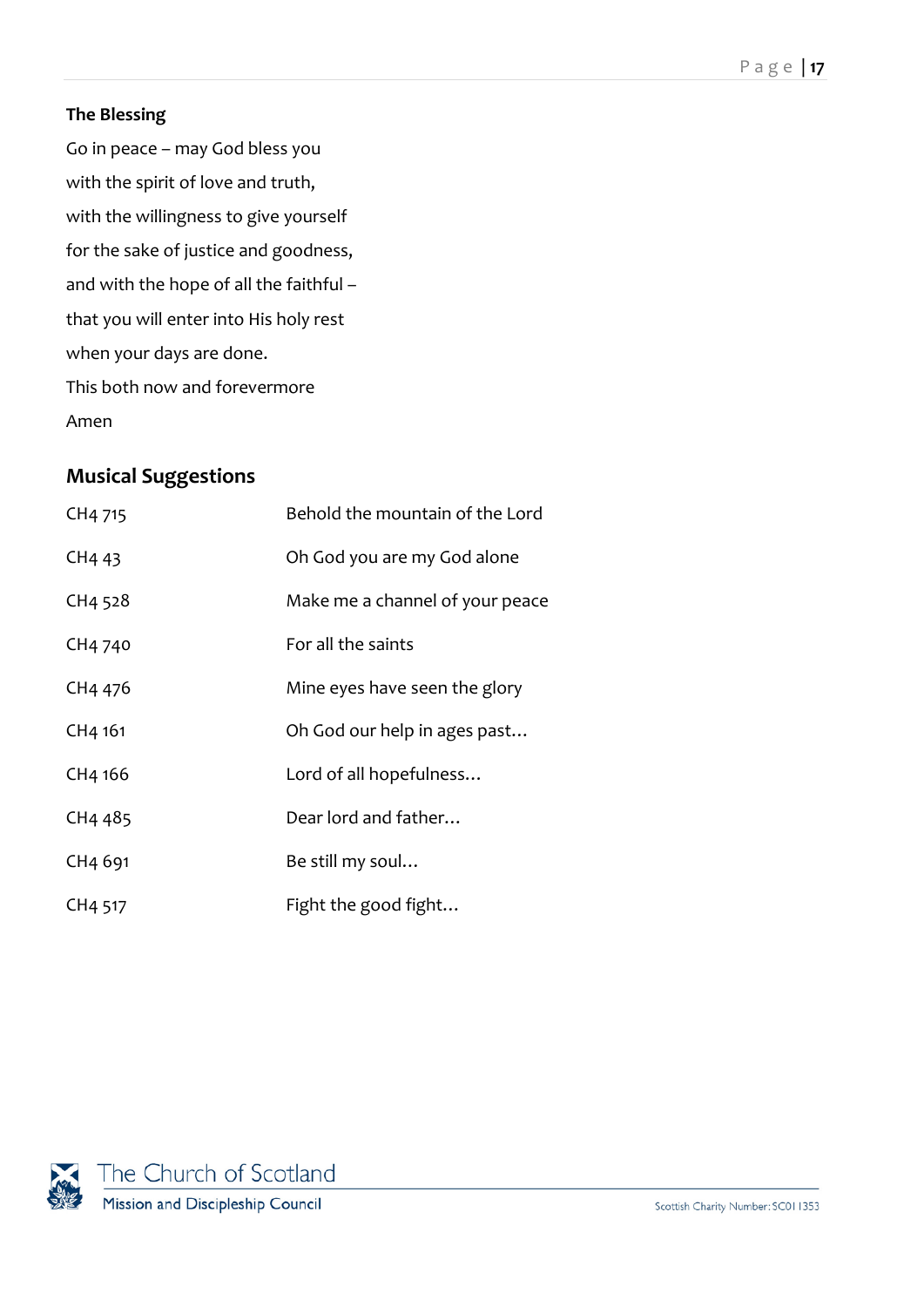**Poem left by Flying Officer Enrest Raymond Davey, 22 year old pilot from London, Ontario – 440 Squadron R.C.A.F. - killed 2nd October 1944.** Almighty and all-present power, Short is the prayer I make to Thee; I do not ask in battle hour For any shield to cover me. The vast unalterable way From which the stars do not depart, May not be turned aside to stay The bullet flying to my heart. I ask no help to strike my foe, I seek no petty victory here. The enemy I hate, I know I To Thee is dear. But this I pray: Be at my side When death is drawing through the sky; Almighty God who also died,

Teach me the way that I should die.

## **Waste** *by G.A. Studdart Kennedy*

Waste of Muscle, waste of Brain, Waste of Patience, waste of Pain, Waste of Manhood, waste of Health, Waste of Beauty, waste of Wealth, Waste of Blood, and waste of Tears. Waste of youth's most precious years, Waste of ways the Saints have trod, Waste of Glory, waste of God, - War!

*Alternative Services are available in the Book of Common Order of the Church of Scotland – see Index under Remembrance.*



The Church of Scotland Mission and Discipleship Council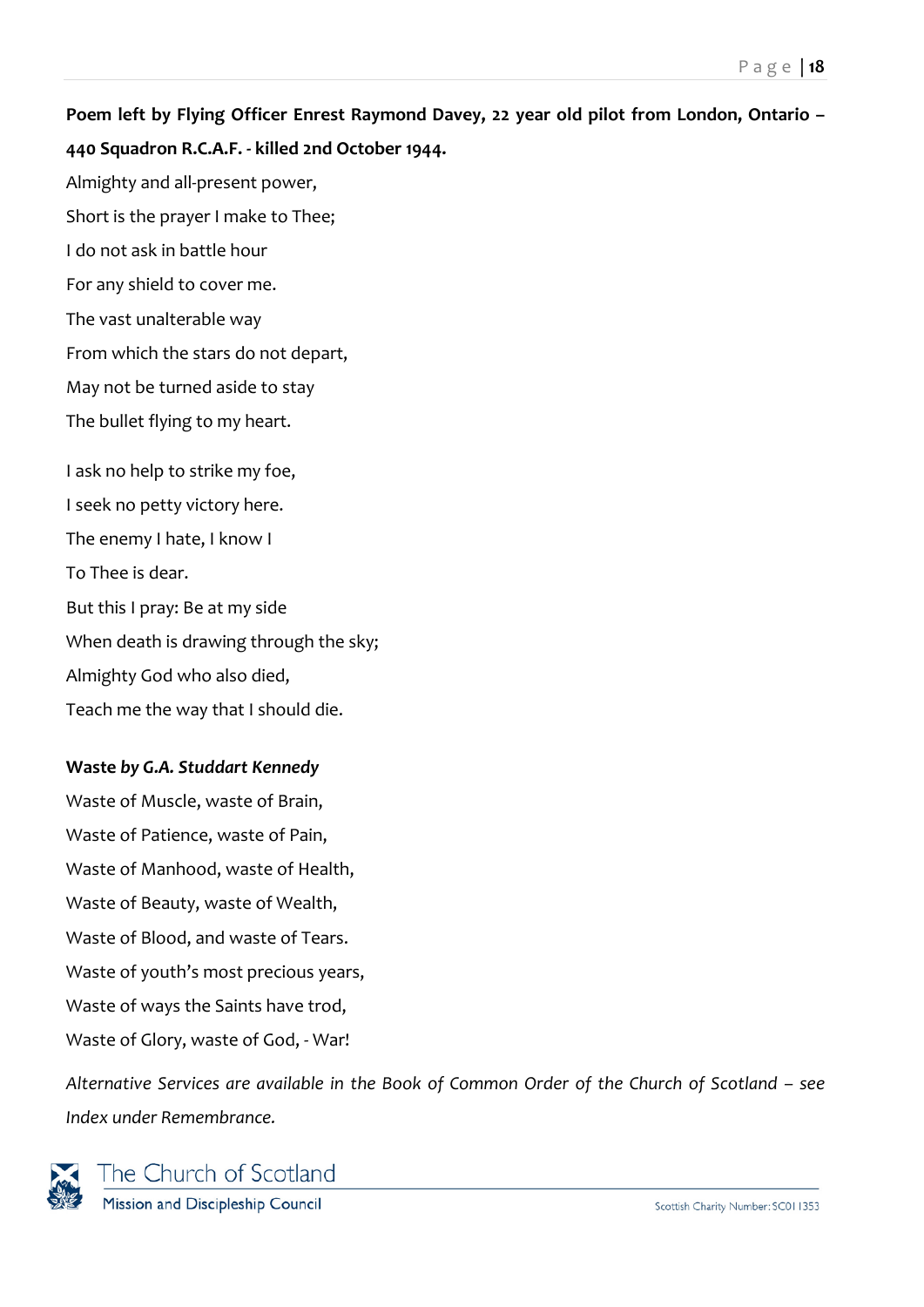## <span id="page-18-0"></span>**Material based on the Lectionary Readings for 8 November**

#### **Time with Children**

Today and November 11th are special days for remembering.

To help us remember those who were killed we wear poppies and lay wreaths, many of them made by ex-service men and women in Erskine Hospital where many live and are cared for.

What kinds of things do you notice about the wreath???

#### **What is on it...**

**Poppies** – to remind us of a place called Flanders Fields where many soldiers from the first World War are buried. The poppies grew wild there on the churned up, bomb blasted countryside which was the battle fields. And they now grow wild there between all the crosses that mark the place where someone is buried.

**Evergreen** – Can anyone tell me what is special about evergreen?? It stays green even in the winter. This reminds us that with God - life goes on forever. Those who have died believing in God go to be with God in heaven.

**Circle** – To remind us of God - a circle goes on eternally. A circle is a perfect shape - like God is perfect. When we place all our trust in God - as the evergreen and the poppies are placed on this wreath, God will look after us, no matter what, no matter what bad things might happen to us, or those we love.

In our Gospel reading today Jesus was talking about Sacrifice. He wasn't talking about money, but about giving of ourselves, just as we read about Jesus giving himself on the cross for love of us.

We say we will never let wars happen again, but how much do we in this generation personally sacrifice for the work of bringing hope, health, justice and peace to the world. What kind of faith do we have?

People gave everything in two world wars and conflicts since, soldiers are still giving everything for the sake of freedom and peace, giving their lives away for the sake of others.

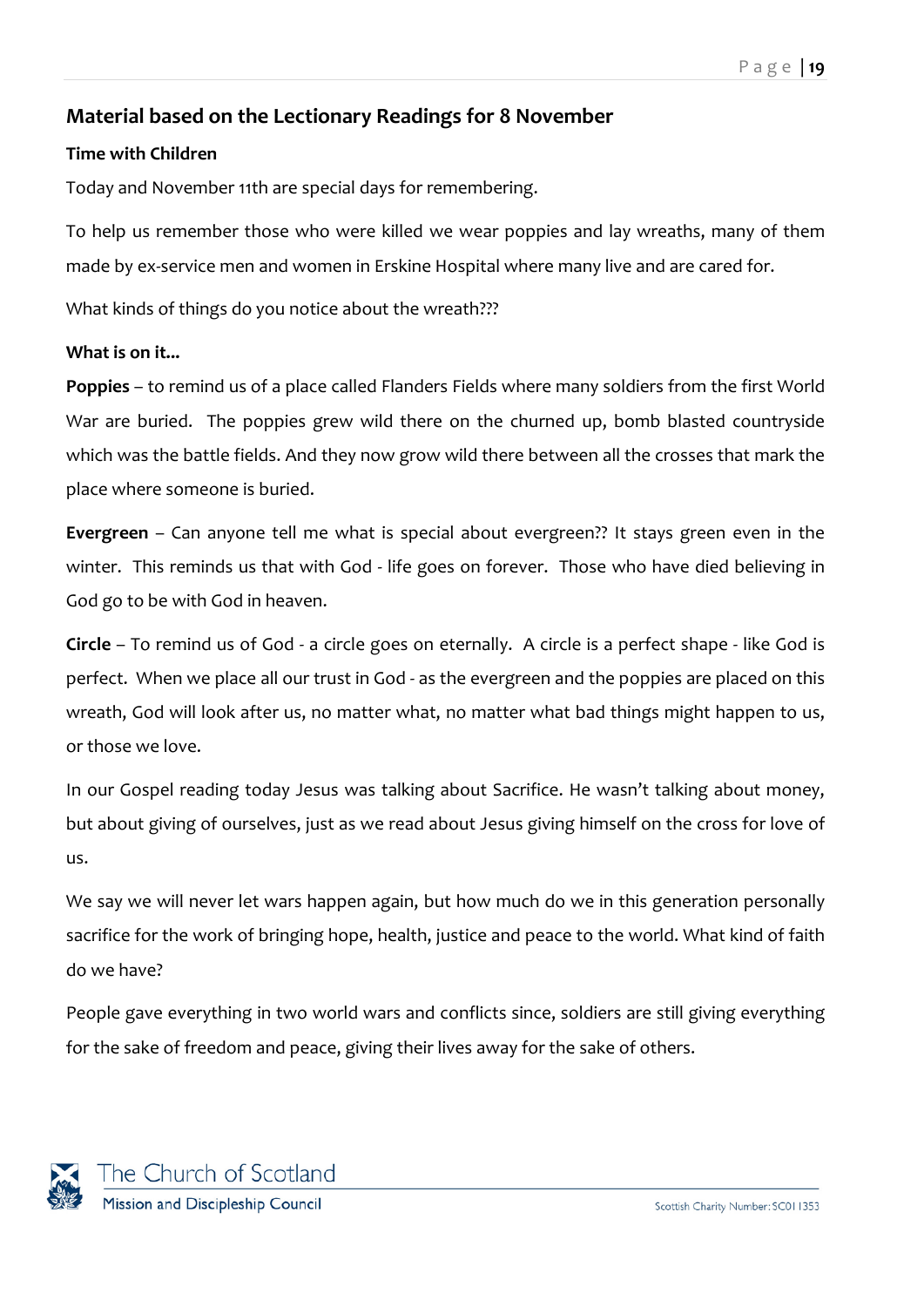And we can make our sacrifice - by prayer and action, by praying for peace, by helping others around us in our community, by living in peace and harmony in family and community.

By being politically aware, by voting, by working for justice in our community, by demonstrating, by marching for peace, by making phone calls and writing letters and emails to politicians telling them how you feel.

Remember those who died and those who are still dying for the sake of peace, remember the widow who gave everything, so that we will give of ourselves, remember Jesus who gave everything on the cross. So that we will live as he lived and love as he loved.

#### **Sermon**

At first reading, today's gospel passage from Mark seems to have a lot to do with money. There are some good messages about money here. It is good to give. Jesus doesn't condemn the rich who give lots - and his comments and approval are given toward the poor widow who gave what she had.

Giving money is good. And if we take what Jesus says about the widow seriously, giving till it hurts is good - in fact giving till it has gone way past hurting may even be better.

However, there's more to today's gospel than just money and giving. You see, for us to give something, and let's stick to money here, is not hard.

Christian aid, The Lodging house Mission, our missionary partner, the Girls' Brigade, our Church offerings and the Nearly New. So many of you give to all of these and your generosity is immense. We can each give and we all like to give. It makes us feel good and we are good at it.

It was easy to give the girl who arrived at the Church on Communion Sunday the £10 she asked for. We did think about going to buy her groceries instead, but the church service was about to start. And we did try to get to know her but she quickly disappeared, promising to return to repay the money. And I have to admit I was a little relieved.

Money was also given to someone who had been burgled this week. And I was very pleased to tell the young men who pounced on me in Central Station that I already supported World Vision, by giving my money to help a little boy called Tiku in Ethiopia. I was quite proud actually.

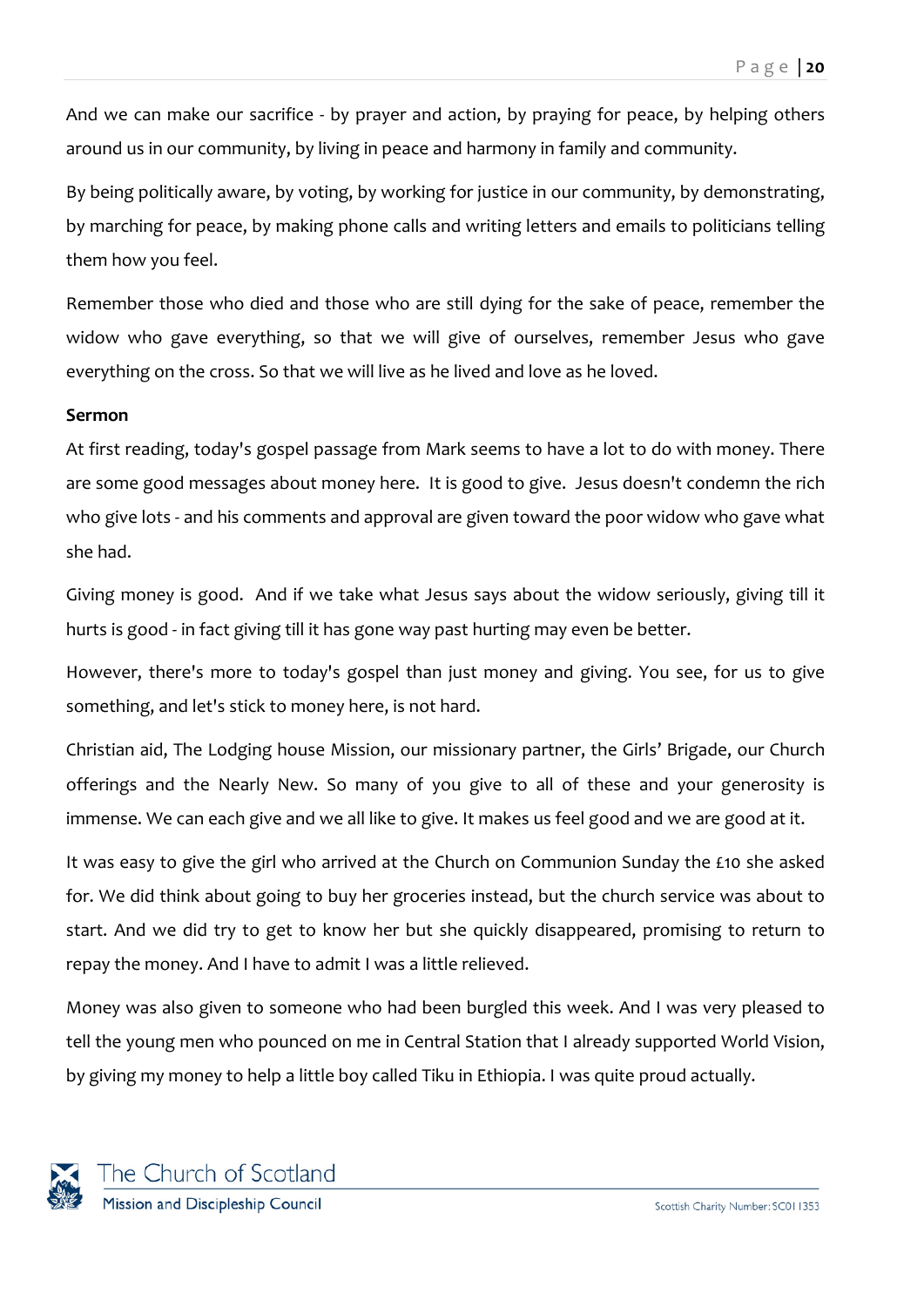We are reasonably good givers. In fact most of us are very good givers. We know that God loves a cheerful giver and that God wants us to give and love and help where we can.

We know that Jesus calls us to look after our neighbours, the people around us and those further afield who need it. Most of us gathered here today are not rich. Most of us are from very humble beginnings, but now we get by. We are able to not only make ends meet but buy ourselves a nice life style. We also know that there are always people who are worse off than we are. And that places us firmly into the story we read today from Mark.

Jesus told us about this woman as an example of real sacrificial giving. We are good givers, but we couldn't put ourselves in the same class as this widow.

Yet Jesus isn't just talking about generosity. It isn't just giving, or tithing, or donating. It's not even about money. What Jesus is talking about here is faith.

The faith to really risk - to really sacrifice - to really give all that one has to God. To really give all that one has, for what is right and good and true in the trust that God somehow, someway, will use that sacrifice and honour it. Not for our benefit, or for those who benefit but for the sake of the kingdom of God, for the sake of the peace that God promises to the world.

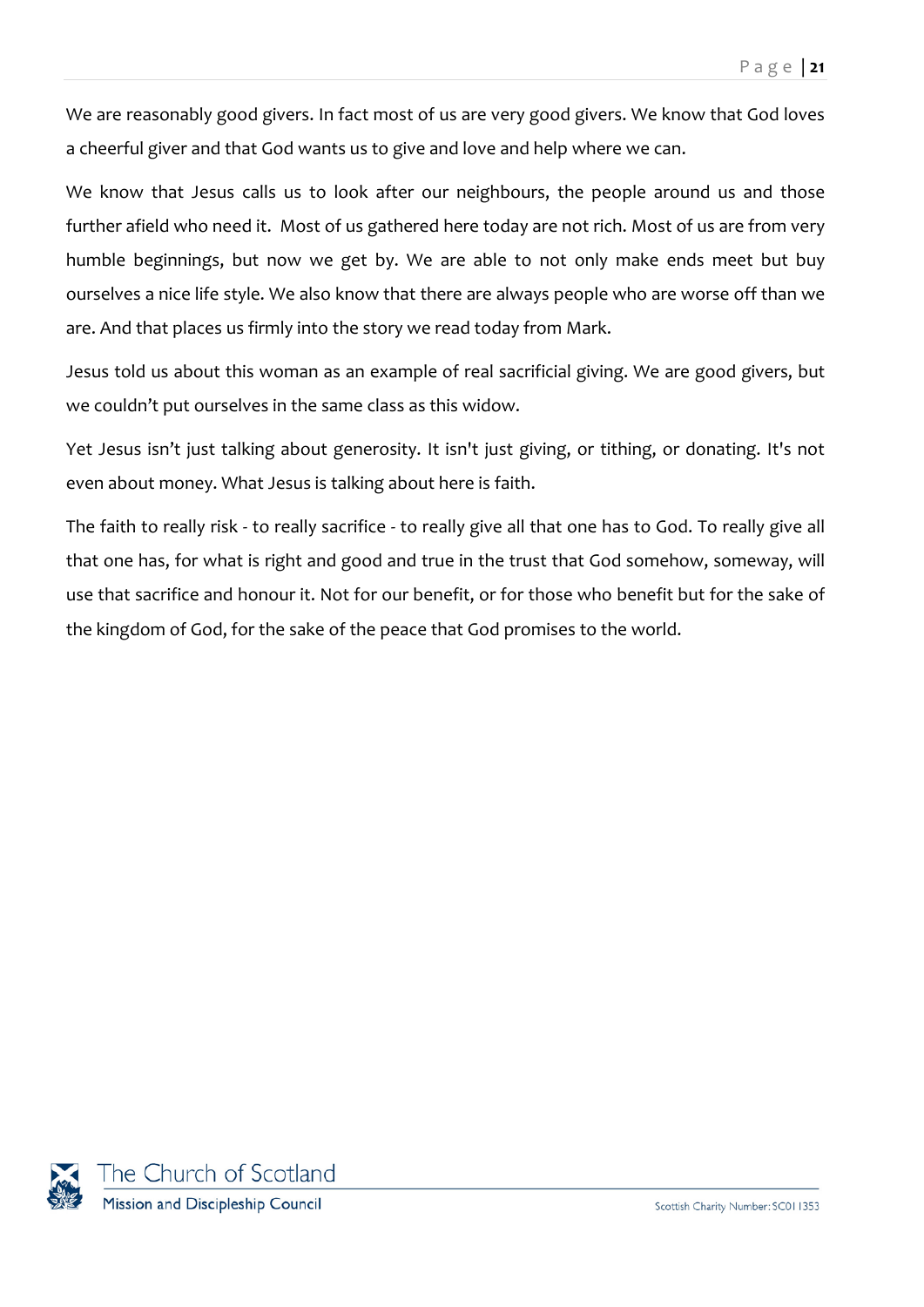# <span id="page-21-0"></span>**Additional Material**

# **The First Two Minute Silence in London (11th November 1919) as reported in the Manchester Guardian, 12th November 1919.**

"The first stroke of eleven produced a magical effect.

The tram cars glided into stillness, motors ceased to cough and fume, and stopped dead, and the mighty-limbed dray horses hunched back upon their loads and stopped also, seeming to do it of their own volition.

Someone took off his hat, and with a nervous hesitancy the rest of the men bowed their heads also. Here and there an old soldier could be detected slipping unconsciously into the posture of 'attention'. An elderly woman, not far away, wiped her eyes, and the man beside her looked white and stern. Everyone stood very still... The hush deepened. It had spread over the whole city and become so pronounced as to impress one with a sense of audibility. It was a silence which was almost pain... And the spirit of memory brooded over it all."

'The Armistice was signed at 5 am this morning and hostilities are to cease on all fronts at 11 am Today'. With these words Prime Minister Lloyd George conveyed to the nation the first news of Germany's formal capitulation at 10.20 am on November 11th 1918.

Marshall Foch confirmed his adherence to that agreement minutes later as did Dr Erzeberger, head of the German Plenipotentiaries. Hours before Mons had been captured by the Canadians with Sir Douglas Haig confirming that fact in a message to Parliament."

The Daily Sketch of the day reported that there were memorable scenes in the House of Commons. "Mr Lloyd George was received with loud and rousing cheers, members standing waving their hats, while other waved the order paper for the day."

The **eleventh** hour of the **eleventh** day of the **eleventh** month marks the signing of the Armistice, on 11th November 1918, to signal the end of World War One. At 11 am on 11 November 1918 the guns of the Western Front fell silent after more than four years continuous warfare.

But in the closing minutes of World War I, the ceasefire within touching distance, a handful of troops died. Just after 5 o'clock on the morning of 11 November, 1918, British, French and

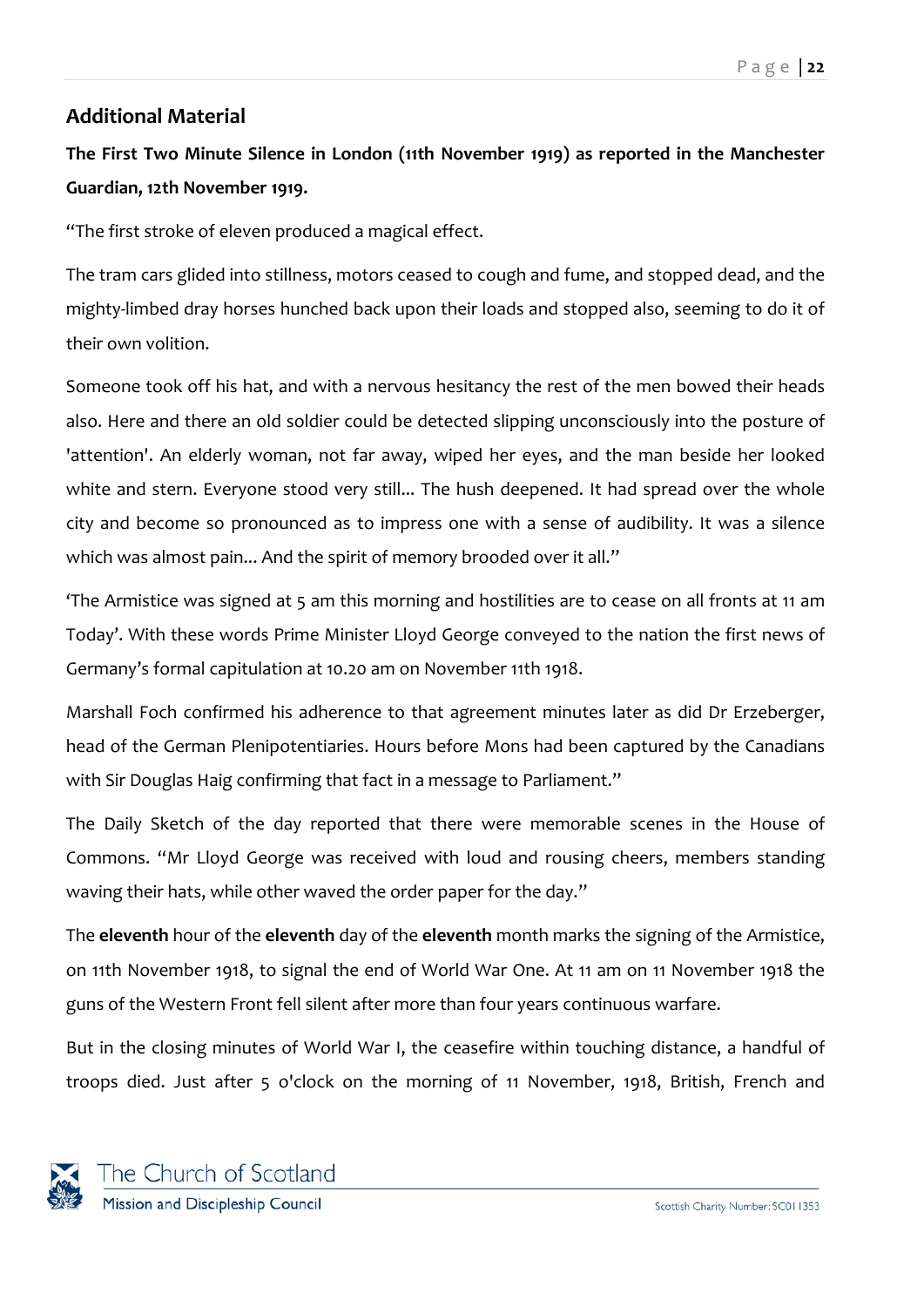German officials gathered in a railway carriage to the north of Paris and signed a document which would in effect bring to an end World War I.

Within minutes, news of the Armistice - the cease fire - had been flashed around the world that the war, which was meant to "end all wars", was finally over. And yet it wasn't, because the cease-fire would not come into effect for a further six hours - at 11am - so troops on the frontline would be sure of getting the news that the fighting had stopped.

That day many hundreds died, and thousands more injured. The shocking figure is that the final day of WWI produced nearly 11,000 fatalities, more than those killed, wounded or missing on D-Day, when Allied forces landed en masse on the shores of occupied France almost 27 years later.

What is worse is that hundreds of these soldiers would lose their lives thrown into action by generals who knew that the Armistice had already been signed. The recklessness of General Wright, of the 89th American Division, is a case in point. Seeing his troops were exhausted and dirty, and hearing there were bathing facilities available in the nearby town of Stenay, he decided to take the town so his men could refresh themselves.

"That lunatic decision cost something like 300 casualties, many of them battle deaths, for an inconceivable reason,".

The final British soldier to be killed in action was Private George Edwin Ellison. At 9.30am Pte Ellison of the 5th Royal Irish Lancers was scouting on the outskirts of the Belgian town of Mons where German soldiers had been reported in a wood. It must have been odd for Pte Ellison to be back in Mons again. This is where his war started four years earlier when he was part of the British Expeditionary Force retreating from Mons in August 1914, just weeks after the outbreak of the war.

Over a million British soldiers had been killed in those intervening years, yet almost miraculously Pte Ellison had so far escaped uninjured. In just over an hour the ceasefire would come into force, the war would be over and Pte Ellison, return to the terraced street in Leeds to see his wife Hannah and their four-year-old son James. And then the shot rang out. George was dead the last British soldier to be killed in action in WWI.

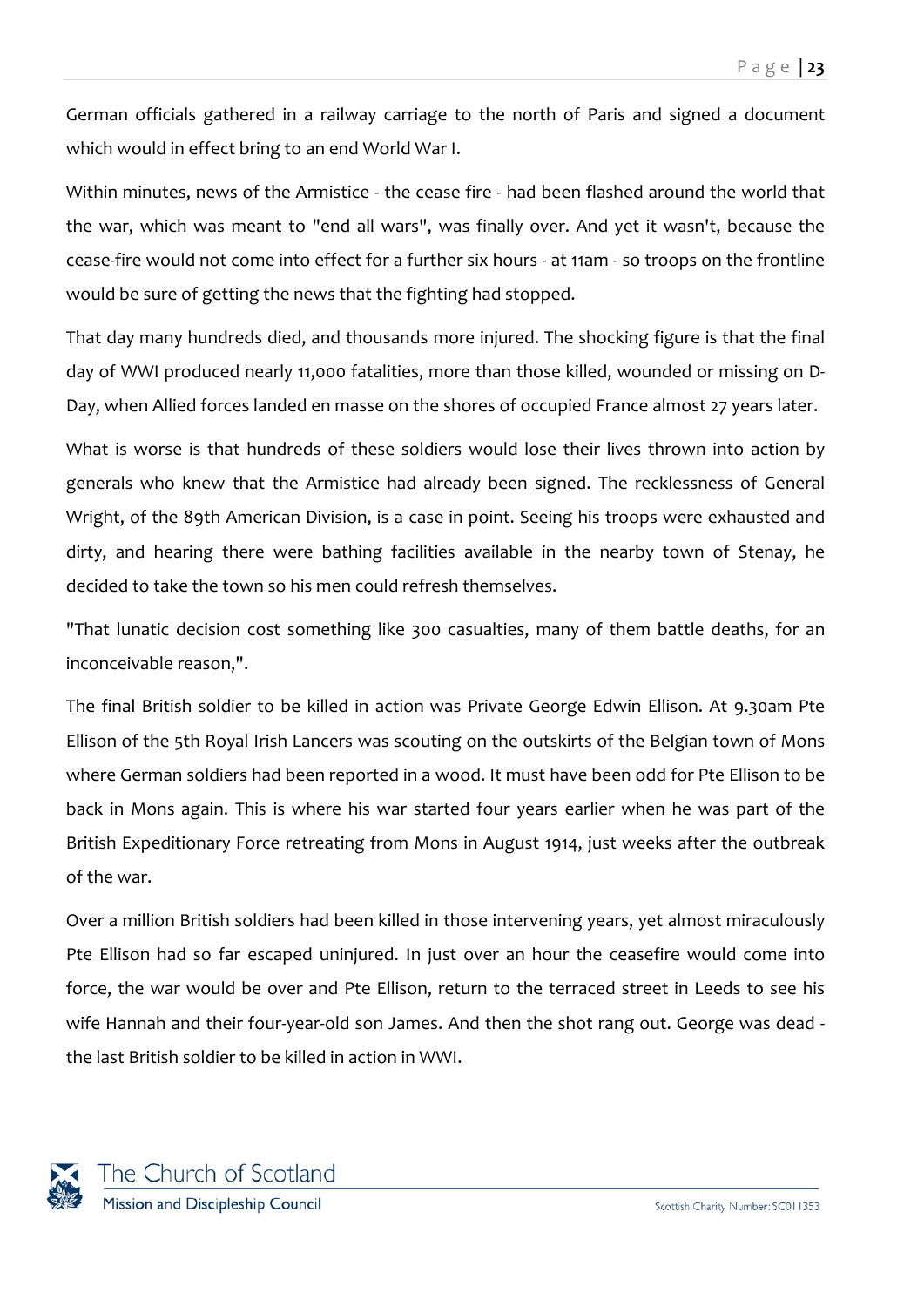As the minutes ticked towards the 11 o'clock ceasefire, more soldiers would fall. At 10.58am, to the north around Mons, the 25-year-old Canadian Private George Lawrence Price was on the trail of retreating German soldiers. It was street by street fighting and he was struck by a bullet and killed.

Further south in the Argonne region of France, US soldier Henry Gunther was involved in a final charge against astonished German troops who knew the Armistice was about to occur. What could they do? He too was shot. The Baltimore Private - ironically of German descent - was dead. It was 10.59 and Henry Gunther is now recognised as the last soldier to be killed in action in WWI.

21 years later, for almost six years from 1939 to 1945 Britain fought the toughest war it had ever experienced. World War II was total war - every person, every business, every service was involved.

Britain did not fight alone. World War II involved 61 countries with 1.7 billion people (three quarters of the world's population). Fifty million people lost their lives and hundreds of millions of people were injured on both sides of the conflict.

One of our members Tommy Campbell was a young lad of 18 in 1942, he had just finished his apprenticeship as a plumber and could have stayed at home in an exempted profession. But as quickly as he could he joined the fleet air arm and became an aeroplane mechanic with 767 Squadron; he was a soldier, an airman and a sailor. He served in the Archer, the Activity, the Premier which at my ignorant question what kind of ships were they, he answered that they were all Air Craft Carriers, because Aircraft are no good on Destroyers.

Then he went to the Trumpeter and then the Queen. As a member of the Mobile Operations Battalion, when someone was killed Tommy took their place. He was lucky he said; many of his friends didn't come back. He has the Atlantic Convoy medal, The Battle of the Atlantic medal, A campaign ribbon for firefighting during Air Raids, he has the victory medal, the Russian Convoy Medal, the veterans Medal and the Arctic Star.

He could have been demobbed in 1946, but all of his mates the 819 squadron wanted to go and so he ended up in the Pacific. Today we give thanks as does he that Tommy and his 3 brothers all came through it. Remembering the sacrifice of those who did not.

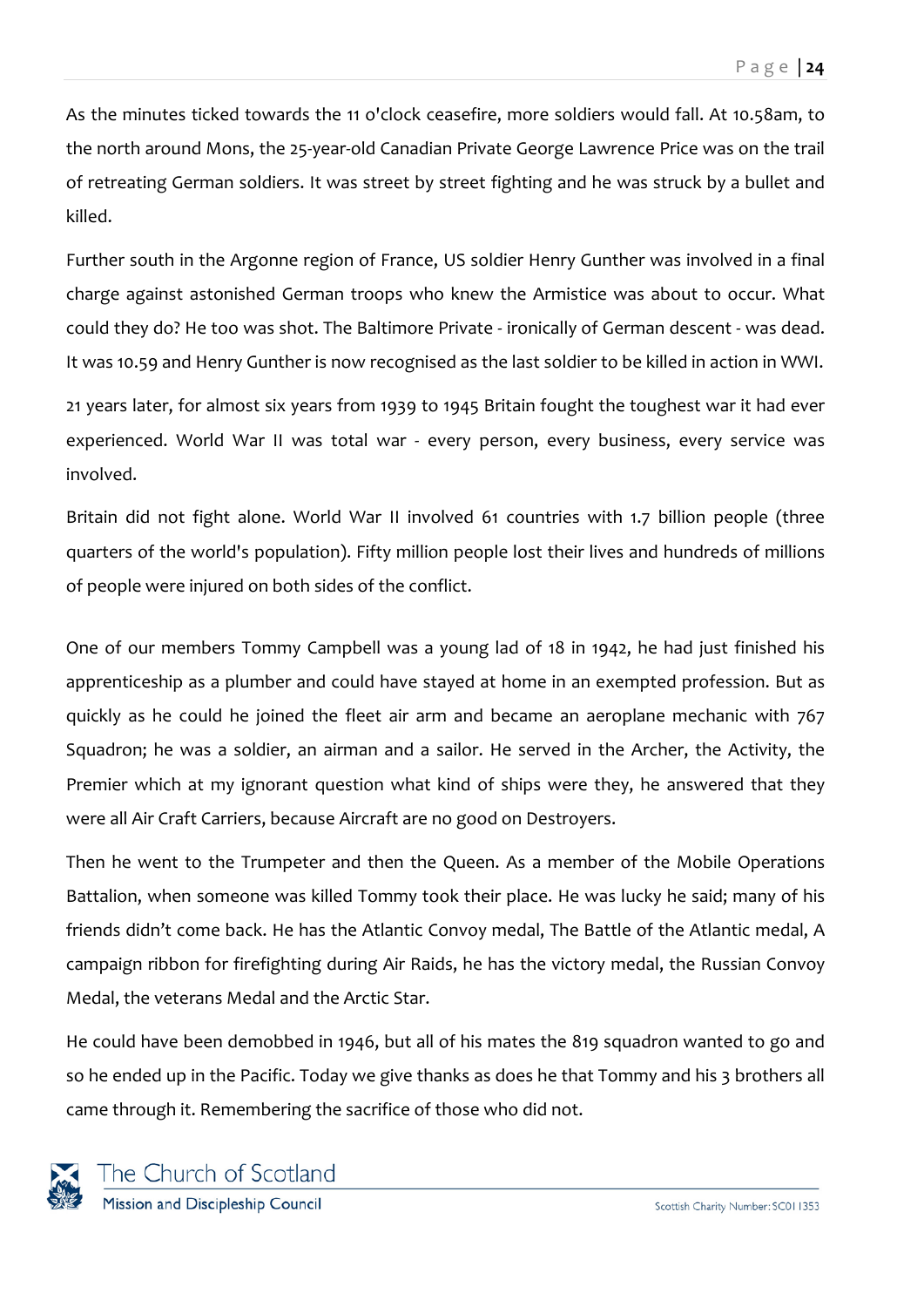The first World War was known as the war to end all wars. After the Second World War the Armistice Day became Remembrance Day but the original declaration was reiterated, We will remember so this will never happen again. 65 years on we are still at war, still mourning those killed in wars.

The Falklands War resulted in the deaths of 257 British and 649 Argentine soldiers, sailors, and airmen, and the deaths of 3 civilians. There have been 179 in Iraq.

L/Cpl Stephen Monkhouse from Greenock died in the Lashkar Gah district of Helmand in Afghanistan in July 2010. He was one of 353 British men who have died and two women since being deployed to Afghanistan in 2001. He was 28 and had served with the 1st Battalion Scots Guards since joining the army in 2003.

Lt Col Lincoln Jopp MC, Commanding Officer 1st Battalion Scots Guards said L/Cpl Monkhouse known as Monkey - had made an "immediate impression" and "shone and excelled" when he moved up into the Pipes and Drums.

"He loved his drumming and only a week before he was killed, he proudly played here in Lashkar Gah for our colonel, His Royal Highness the Duke of Kent. "He was always a proud father, son and brother, and a true friend to all.

"Monkey died coming to the aid of a guardsman who had been shot. He did what every soldier hopes he will have the courage to do if the need arises: he laid down his life for his friend. We salute him and we honour our fallen."

Cpl Monkhouse's family said: "Although Stephen died in very tragic circumstances, it is comforting to know that he died doing a job he loved - being a soldier. He loved the Army and the Scots Guards. "He died trying to help save another life, that sums Stephen up. He loved life and lived it to the full and his memory will live on with us and his friends forever. God bless you son."

What then can we do to further the cause of peace? The short answer is that we can accept what Christ has already done for us all, making real the greatness of God's love, bringing forgiveness and offering us reconciliation with God and the power to lead our lives in a new way – not

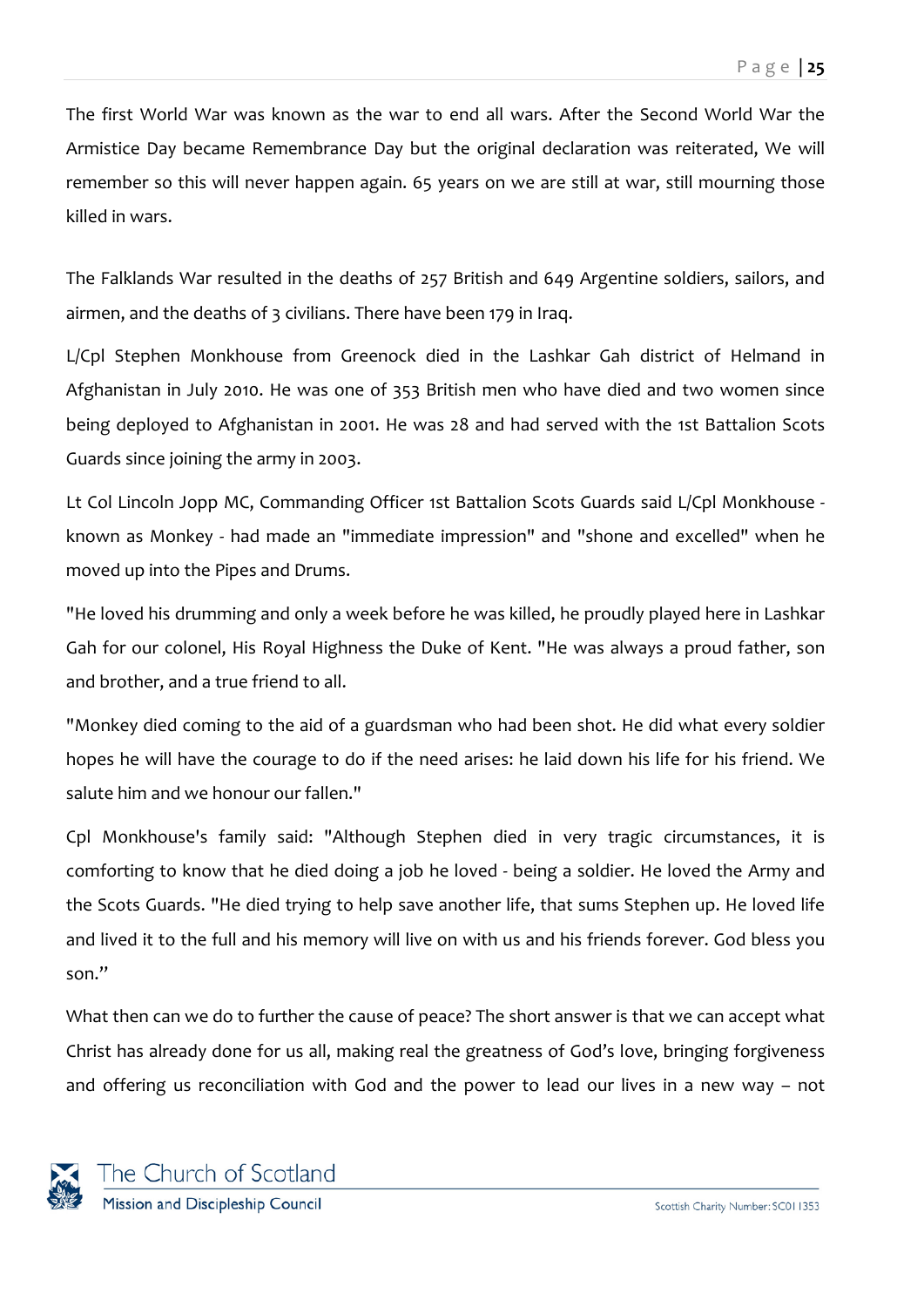constantly seeking our own advantage, but filled with a deep concern for the well-being of others.

The way of Christ has not failed. What is wrong is that his way of love has never been fully tried except by Christ himself.

Peace is indivisible. There cannot be peace between nations until there is peace between individuals, and there cannot be peace between individuals until there is peace between individuals and God. It is no good asking why God doesn't stop war, unless we allow God to overcome the selfishness that is strong in all of us.

If we harbour grudges against others which the grace of Christ could help us put aside, or neglect another's need because we do not care enough, all these things block the way to the rule of Christ in the world.

It is not God but men and woman who cause wars. It is the power of God alone which can stop them, but each one of us must allow that power to work in our own lives. If our remembrance of those who lost their lives is to be more than just sentimentality, then it must be accompanied by the committal of ourselves afresh to Christ and his way. Only so, can we find the peace for which the world longs. Let there be peace on earth and let it begin with me.